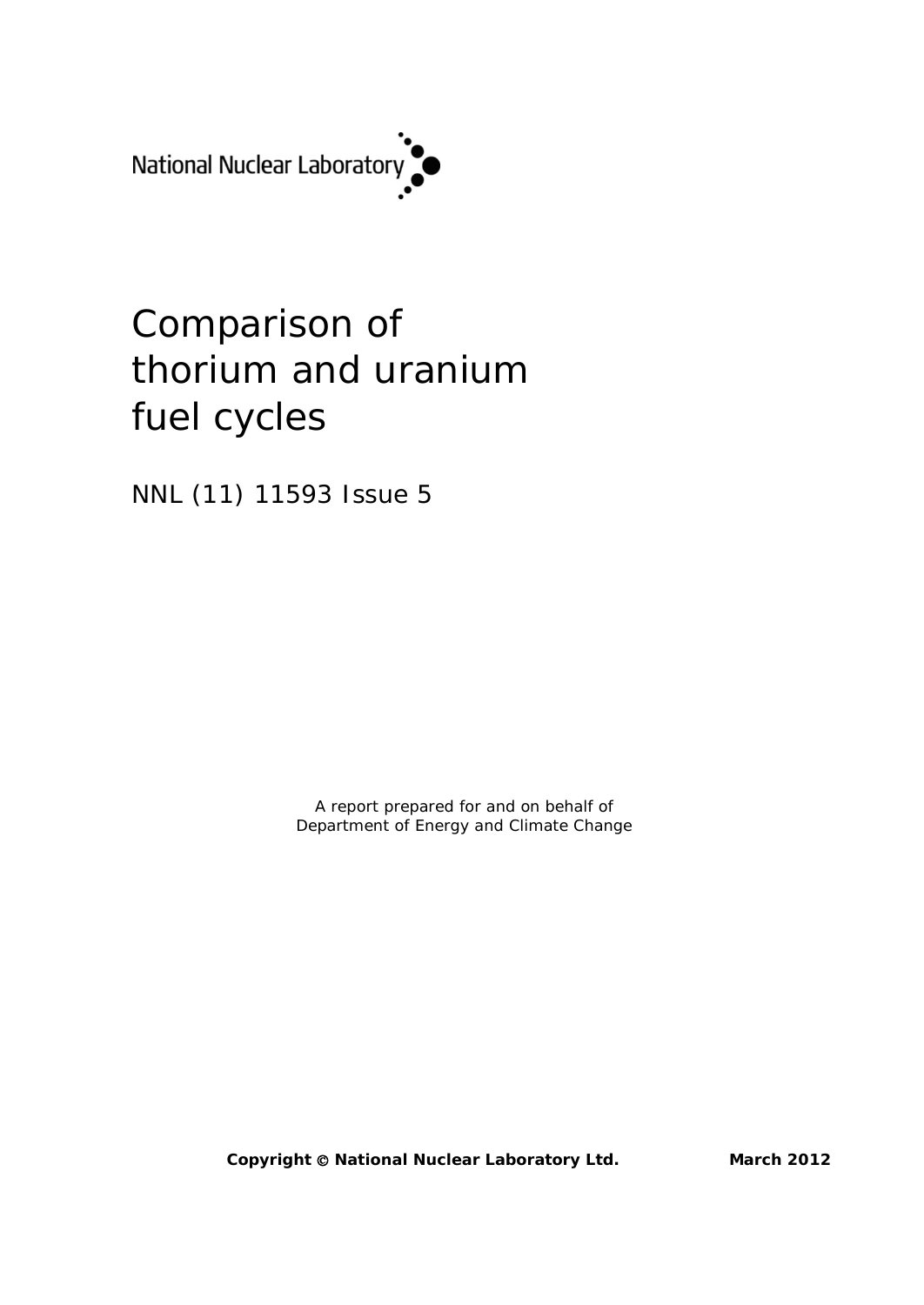Page 2 of 31 NNL (11) 11593 Issue 5



# Comparison of thorium and uranium fuel cycles

NNL [\(11\)](#page-0-0) 11593 [Issue 5](#page-0-1)

| Checked by:    | <b>Christopher Grove</b> |
|----------------|--------------------------|
| Approved by:   | Andrew Worrall           |
| Work Order No. | 04944.100                |

# **KEYWORDS:**

Gen IV; metrics; thorium; uranium; plutonium; fuel cycle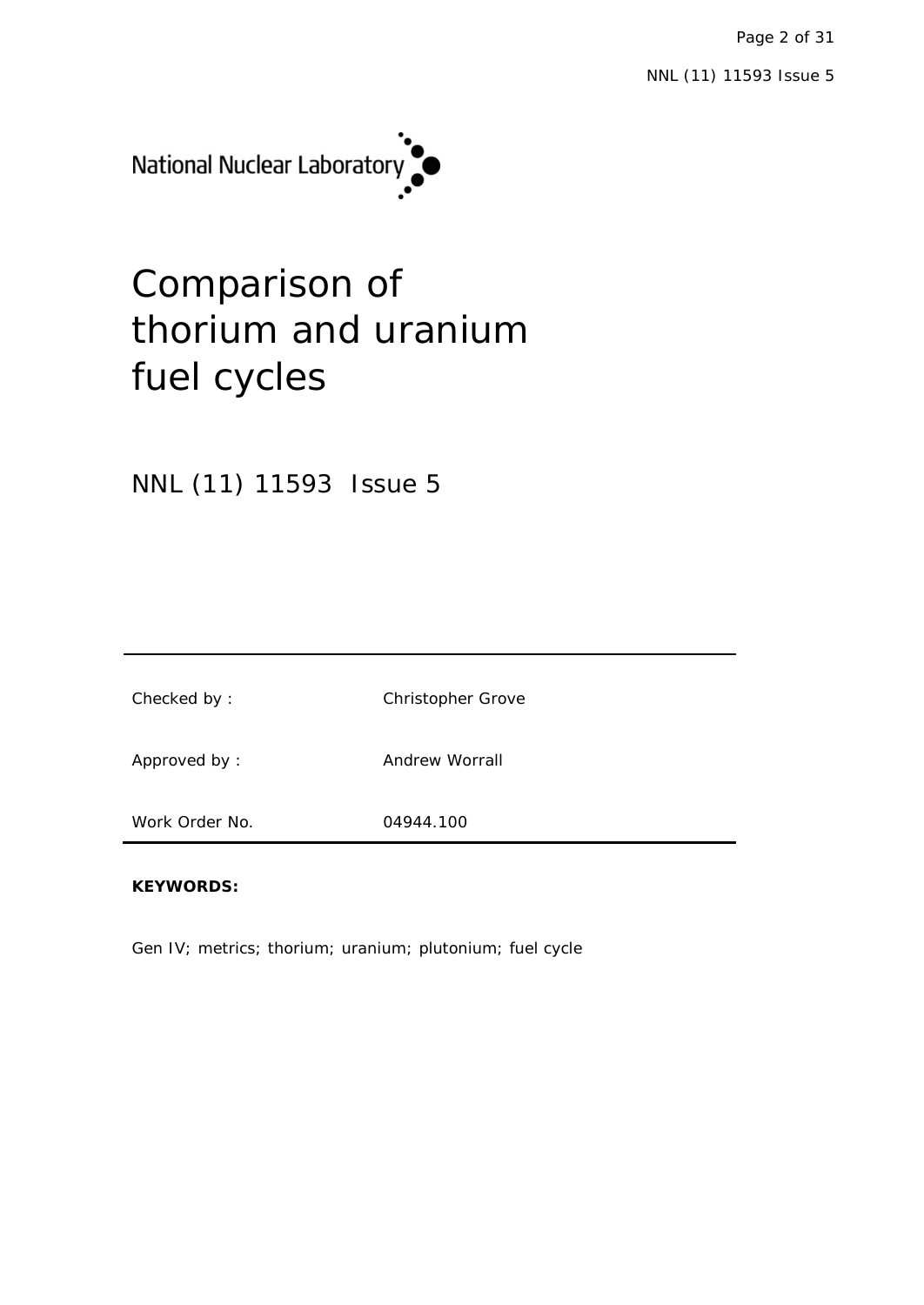#### **EXECUTIVE SUMMARY**

The UK National Nuclear Laboratory has been contracted by the Department for Energy and Climate Change (DECC) to review and assess the relevance to the UK of the advanced reactor systems currently being developed internationally. Part of the task specification relates to comparison of the thorium and uranium fuel cycles. Worldwide, there has for a long time been a sustained interest in the thorium fuel cycle and presently there are several major research initiatives which are either focused specifically on the thorium fuel cycle or on systems which use thorium as the fertile seed instead of U-238. Currently in the UK, the thorium fuel cycle is not an option that is being pursued commercially and it is important for DECC to understand why this is the case and whether there is a valid argument for adopting a different position in the future.

<span id="page-2-0"></span>NNL has recently published a position paper on thorium [1] which attempts to take a balanced view of the relative advantages and disadvantages of the thorium fuel cycle. Thorium has theoretical advantages regarding sustainability, reducing radiotoxicity and reducing proliferation risk. NNL's position paper finds that while there is some justification for these benefits, they are often over stated.

The value of using thorium fuel for plutonium disposition would need to be assessed against high level issues concerning the importance of maintaining high standards of safety, security and protection against proliferation, as well as meeting other essential strategic goals related to maintaining flexibility in the fuel cycle, optimising waste arisings and economic competitiveness. It is important that the UK should be very clear as to what the overall objectives should be and the timescales for achieving these objectives.

Overall, the conclusion is reached that the thorium fuel cycle at best has only limited relevance to the UK as a possible alternative plutonium disposition strategy and as a possible strategic option in the very long term for any follow-up reactor construction programme after LWR new build. Nevertheless, it is important to recognise that worldwide there remains interest in thorium fuel cycles and as this is not likely to diminish in the near future. It may therefore be judicious for the UK to maintain a low level of engagement in thorium fuel cycle R&D by involvement in international collaborative research activities. This will enable the UK to keep up with developments, comment from a position of knowledge and to some extent influence the direction of research. Participation will also ensure that the UK is more ready to respond if changes in technology or market forces bring the thorium fuel cycle more to the fore.

It should be noted that this paper is not intended to provide an exhaustive review and assessment of potential advanced reactor technologies in order for DECC or other UK interested parties to immediately down select reactor options. The study and the approach developed was deliberately limited in its assessment of reactor options primarily due to time and in particular budget constraints. As such, only a limited cross section of reactor technologies were assessed and no design variants were assessed either e.g. prismatic or pebble VHTR options.

The UK NNL would like to also recognise and thank all of the external reviewers for their time taken to review the study and for their comments on the paper. As with any such review process, not all of the comments were able to be included in the final version of the report either due to opposing views not simply between the authors and the reviewers, but also between the reviewers themselves. Nevertheless, every comment was considered and included where appropriate.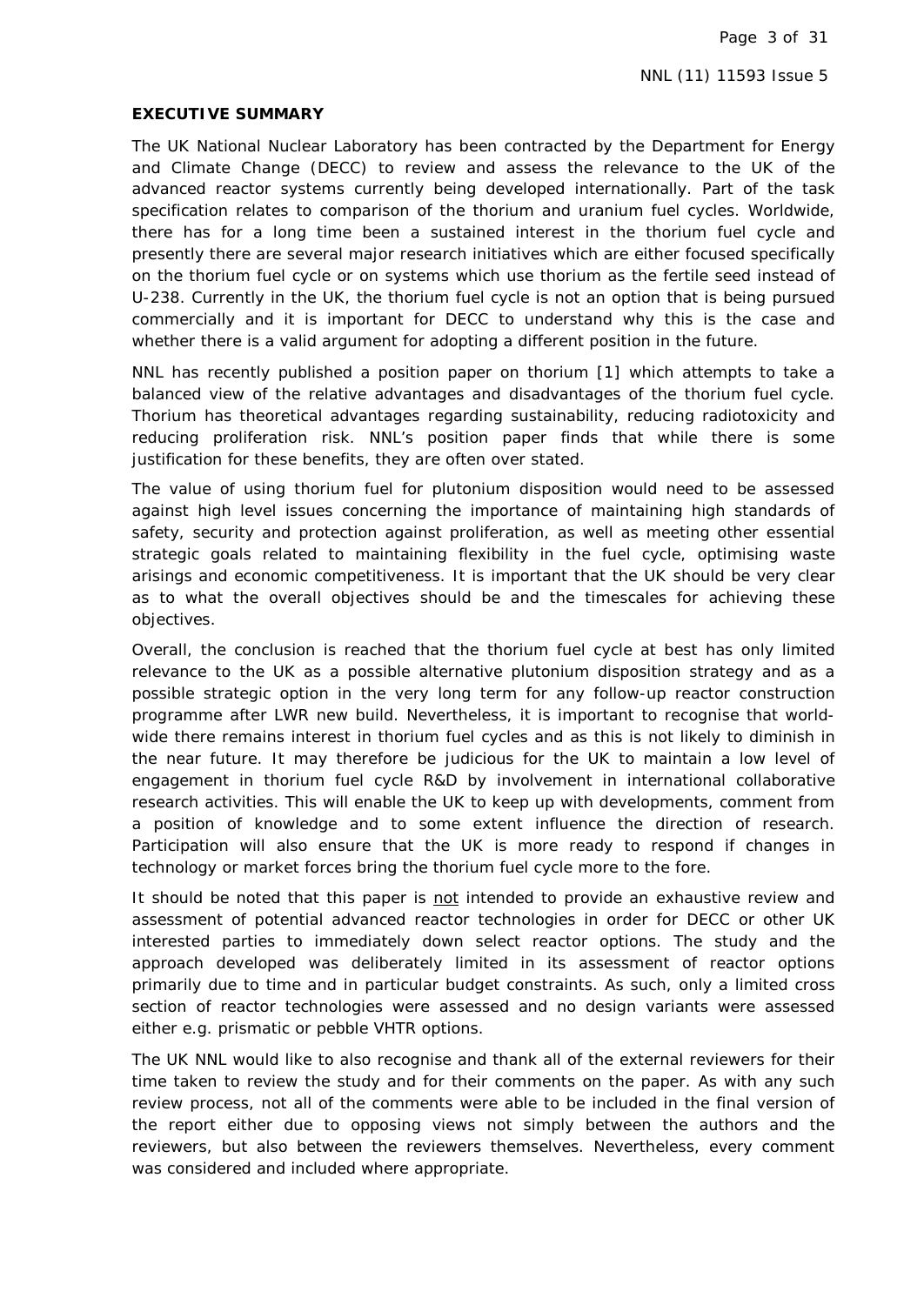## **VERIFICATION STATEMENT**

This document has been verified and is fit for purpose. An auditable record has been made of the verification process. The scope of the verification was to confirm that : -

- The document meets the requirements as defined in the task specification/scope statement
- The constraints are valid
- The assumptions are reasonable
- The document demonstrates that the project is using the latest company approved data
- The document is internally self consistent

The above is a minimum requirement. Add any additional appropriate criteria

| <b>Issue Number</b> | Date          | <b>Comments</b>                                                |
|---------------------|---------------|----------------------------------------------------------------|
| Issue 1             | 21 April 2011 | Issue to customer for comment                                  |
| Issue 2             | 3 June 2011   | Revised to address customer comments                           |
| <b>Issue 3</b>      | 5 Jan 2012    | Re-issue taking account of comments received<br>from reviewers |
| Issue 4             | 27 Jan 2012   | Correction of minor typographical error                        |
| Issue 5             | 5 Mar 2012    | Security clearance removed to allow publication                |

## **HISTORY SHEET**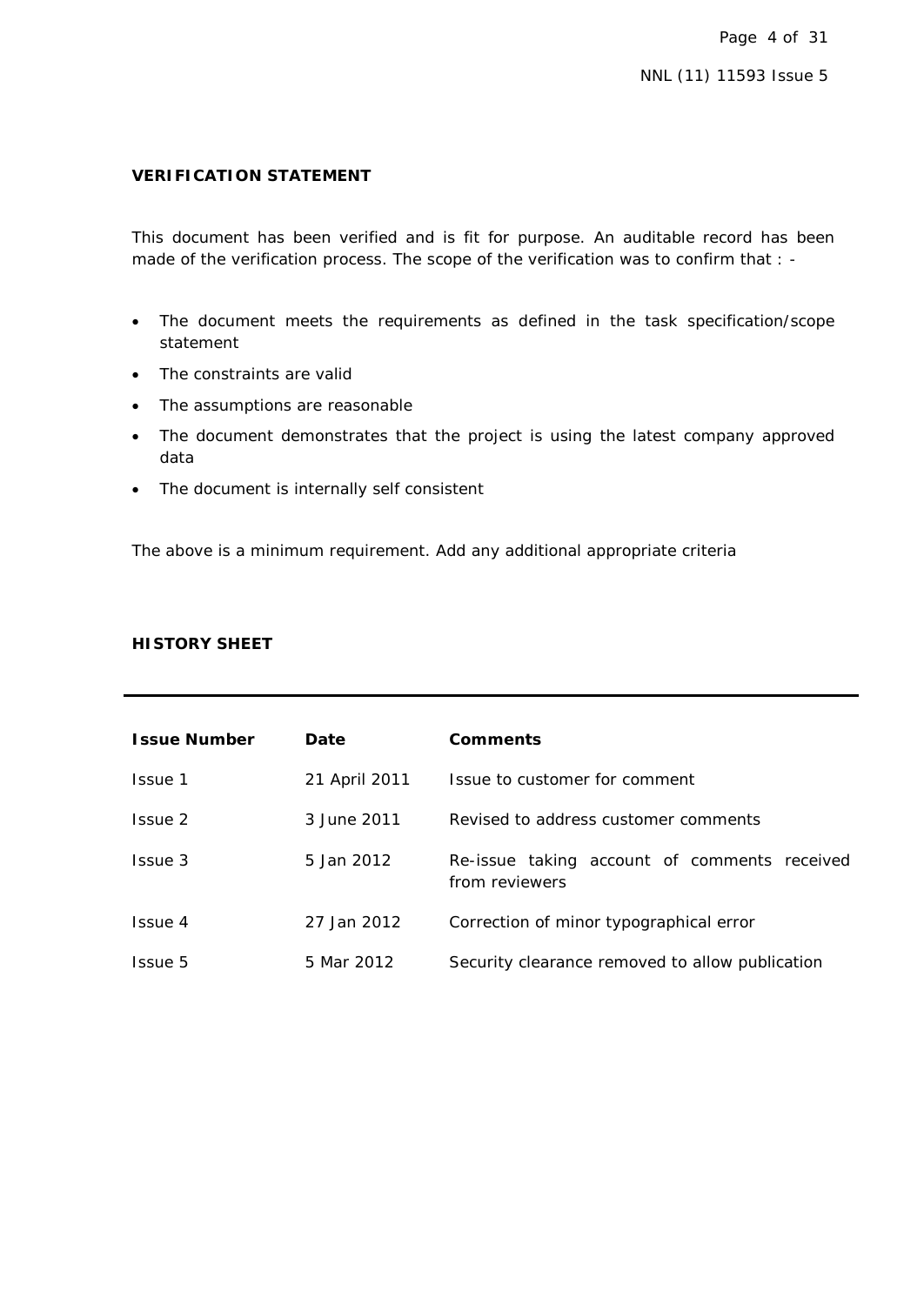NNL (11) 11593 Issue 5

# **CONTENTS**

| Page   |  |
|--------|--|
|        |  |
|        |  |
|        |  |
| 3.1.   |  |
|        |  |
| 3.3.   |  |
| 3.4.   |  |
| 3.5.   |  |
| 3.6.   |  |
|        |  |
|        |  |
|        |  |
| 4.3.   |  |
| 4.4.   |  |
| 4.5.   |  |
| 4.6.   |  |
| 4.7.   |  |
| 4.8.   |  |
|        |  |
|        |  |
|        |  |
| 6.1.1. |  |
| 6.1.2. |  |
|        |  |
| 6.2.1. |  |
| 6.2.2. |  |
|        |  |
|        |  |
|        |  |
|        |  |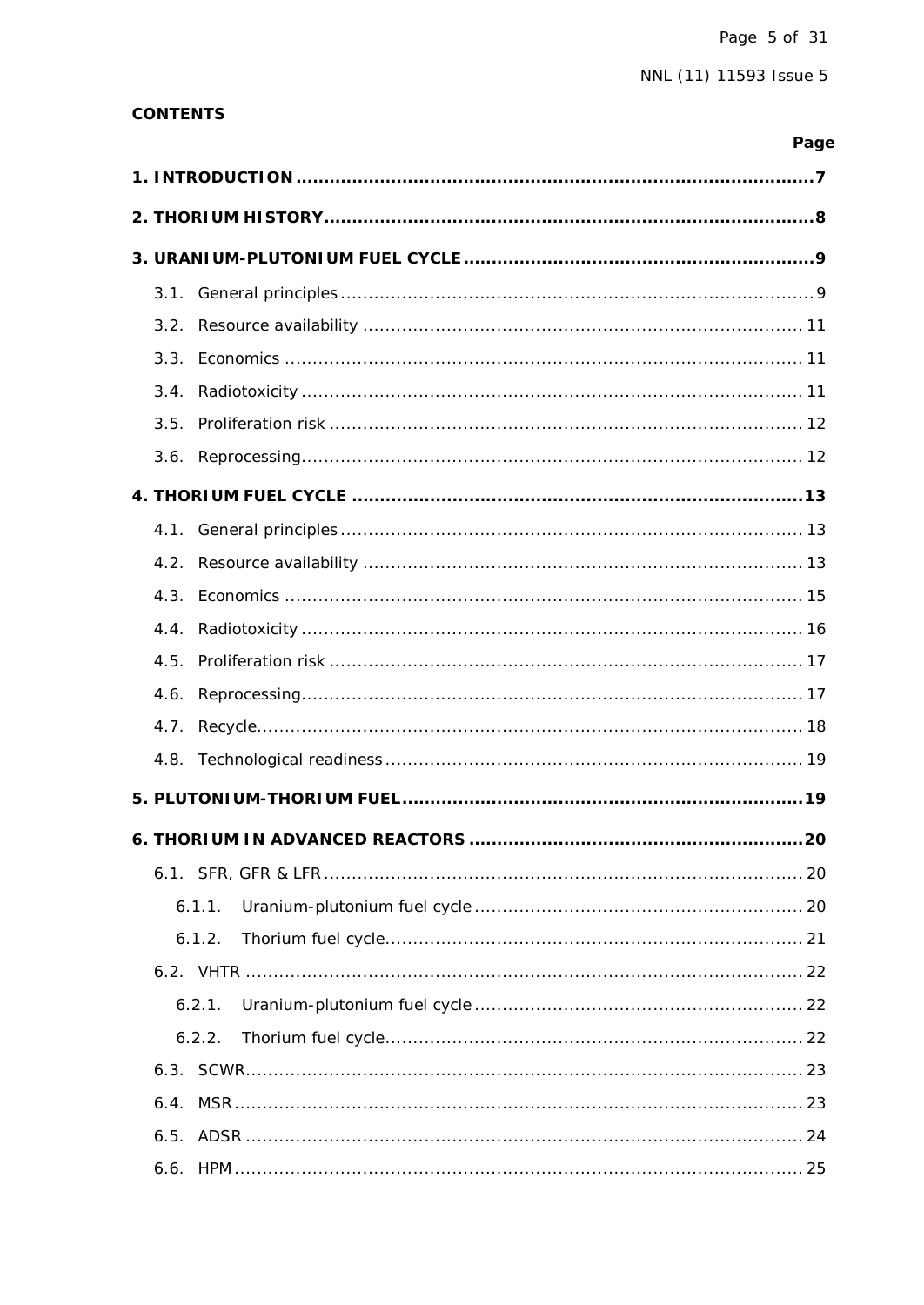NNL [\(11\)](#page-0-0) [11593](#page-0-2) Issue 5

# **LIST OF TABLES**

## **Page**

Table 1: Reasonably assured thorium resources (< \$80/kg) from World Nuclear Association ........................................................................................ 14

# **LIST OF FIGURES**

## **Page**

| Figure 1: Radiotoxicity of Th-Pu fuel compared with $UO_2$ fuel irradiated in an LWR as a |  |  |  |  |  |  |
|-------------------------------------------------------------------------------------------|--|--|--|--|--|--|
|                                                                                           |  |  |  |  |  |  |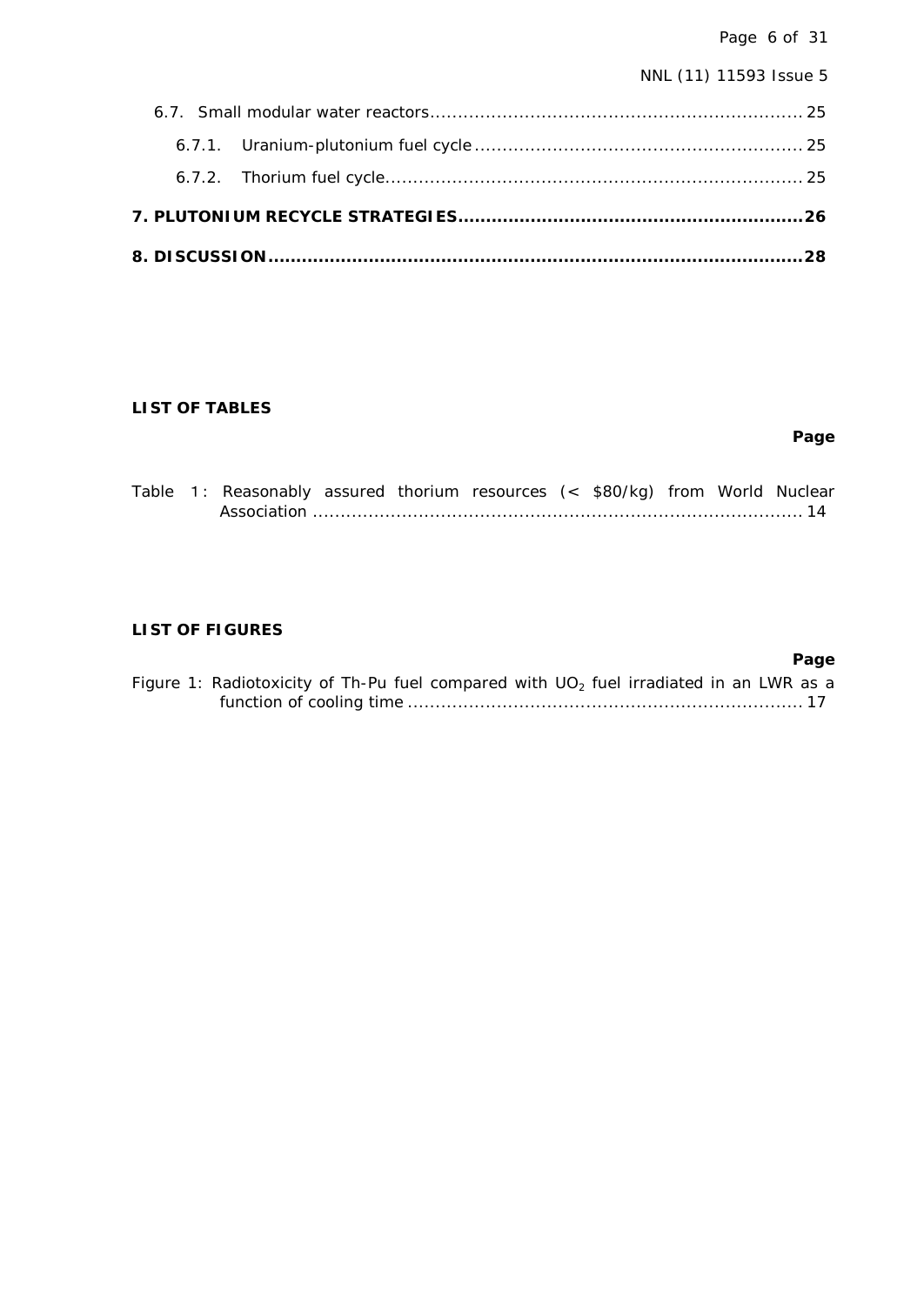## **1. Introduction**

The UK National Nuclear Laboratory (NNL) has been contracted by the Department for Energy and Climate Change (DECC) to review and assess the relevance to the UK of the advanced reactor systems currently being developed internationally. Part of the task specification relates to comparison of the thorium and uranium fuel cycles. Worldwide, there has for a long time been a sustained interest in the thorium fuel cycle and presently there are several major research initiatives which are either focused specifically on the thorium fuel cycle or on systems which use thorium as the fertile seed instead of U-238. In the UK, the thorium fuel cycle isn't currently regarded as a mainstream option and it is important for DECC to understand why this is the case and whether there is a valid argument for adopting a different position.

All commercial power reactors in operation today are reliant on the uranium-plutonium (U-Pu) fuel cycle, in which U-235 is the principal fissile nuclide providing the fission neutrons needed to maintain criticality and power output. Most of the commercial reactor fleet uses Low Enriched Uranium (LEU), containing typically < 5 weight percent of U-235, though some reactor types (CANDU being the most prevalent) use natural uranium at 0.71 weight %. In all these reactors the U-238 (which constitutes the bulk of the fuel mass) undergoes fertile neutron captures to produce Pu-239, which is fissile and which increases the useful energy that can be extracted from the fuel. The Pu-239, along with the higher plutonium isotopes produced by neutron captures, is partly consumed as it is produced and some remains in the spent fuel. The remaining plutonium can be recycled in various forms to increase the energy extracted and in a fast reactor breeding cycle the extracted plutonium is sufficient to meet the reactor's fuel requirements without any further inputs of uranium.

The thorium fuel cycle is an alternative to uranium-plutonium. Thorium is widespread in the Earth's crust and is known to occur in economically accessible deposits in many locations. Natural thorium is made up entirely of the isotope Th-232, which is fertile, but not fissile. When irradiated by neutrons, Th-232 is converted to U-233, which is fissile. In principle, if there are sufficient spare neutrons from a uranium fuelled reactor available, useful quantities of U-233 can be produced by irradiating Th-232. The U-233 can then either fission in situ in the fuel, increasing its useful energy output, or be separated and recycled into new fuel. This is the basis of the thorium fuel cycle.

NNL has recently produced a position paper on thorium [\[1\]](#page-2-0) which attempts to take a balanced view of the relative advantages and disadvantages of the thorium fuel cycle. This report develops the arguments further by considering the possible relevance of the thorium fuel cycle in the context of potential applications in the UK, comparison being with the uranium-plutonium fuel cycle.

<span id="page-6-0"></span>Section 2 gives a brief history of the development of the thorium fuel cycle. Section 3 describes the salient features of the uranium-plutonium fuel cycle, which forms a reference point for the rest of the report. Section 4 describes the thorium fuel cycle and explains why it is of interest in the international research community. Section 5 discusses the potential role of thorium-plutonium fuel as an option for plutonium management in the UK. Section 6 discusses the potential role of thorium in the nine advanced reactor systems considered in a report written for the first phase of this study [2]. Finally,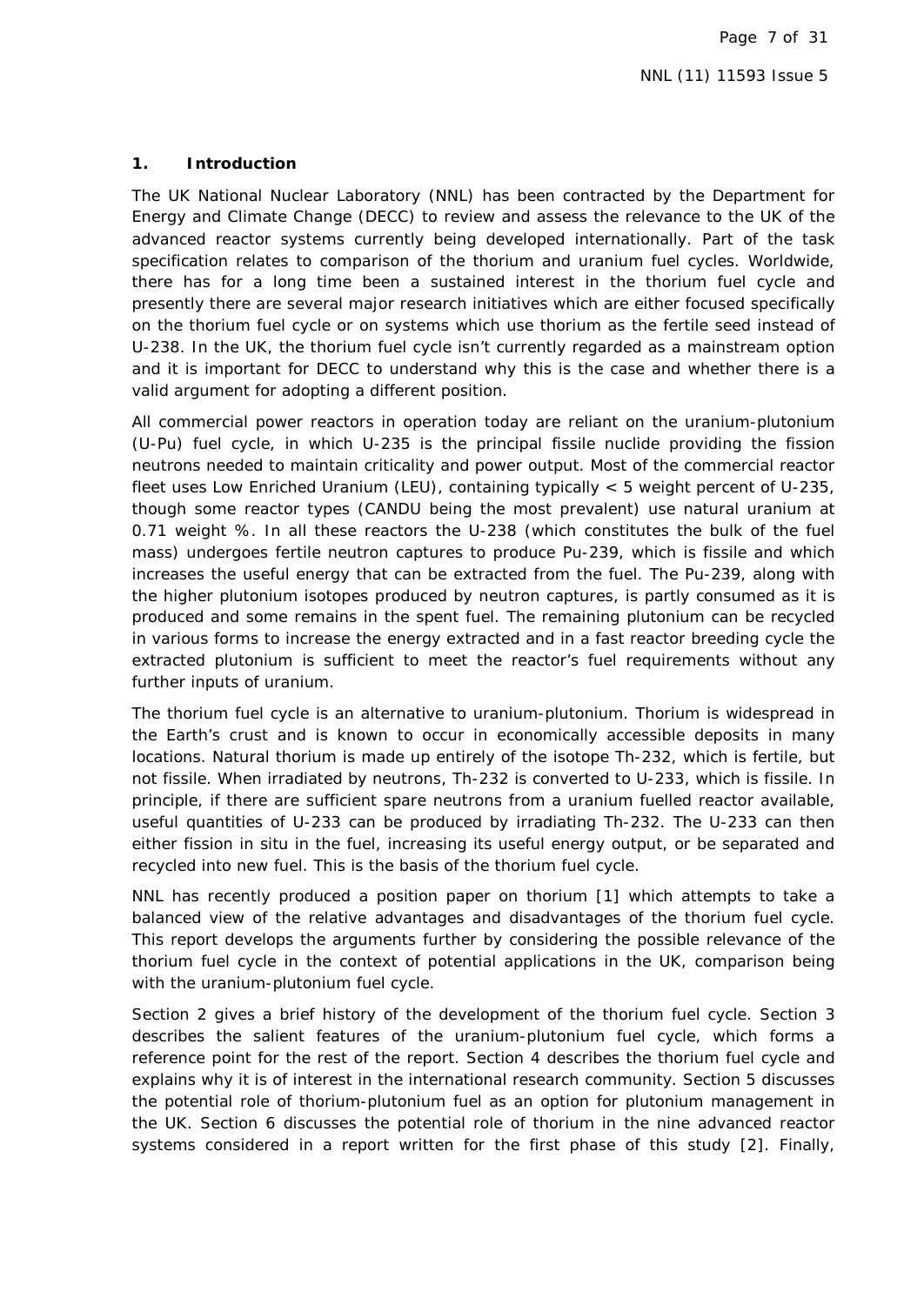Sections 7 and 8 discuss the key points that need to be considered in determining the best strategies that the UK might adopt if it decides to recycle its plutonium stockpile.

#### **2. Thorium history**

The potential benefits of the thorium fuel cycle have led to a number of historic R&D projects world-wide: The first attempt to demonstrate the thorium fuel cycle at large scale was in the Shippingport PWR in the late 1950s [3]. This operated in the 1970s with a high enriched uranium (HEU) driver fuel and thorium fertile targets. This was the Light Water Breeder Reactor (LWBR) programme [4]. The ultimate objective was to reprocess the thorium targets and recycle the U-233 into new driver fuel assemblies which would in turn provide the neutrons for the next generation of thorium targets. However, the LWBR programme was not followed up after the project ended.

Further R&D on thorium fuels was carried out in the USA and Germany as part of the early High Temperature Reactor (HTR) programmes of those countries which started in the early 1960s and continued to the mid-1980s. It was recognised that that HTRs are especially suited to thorium fuels, because HTR fuels are capable of very high burnups, which is an essential requirement if U-233 is to be utilised in-situ in a once-through fuel cycle. Moreover, some of the HTR fuel cycle schemes being considered at that time involved reprocessing and U-233 recycle, which offered the possibility of high conversion ratios and low fuel requirements.

<span id="page-7-1"></span>A long standing R&D programme currently led by LightBridge [5] is developing a twopart fuel assembly for PWRs in which a central LEU driver sub-assembly provides the seed neutrons to breed U-233 in an outer thorium sub-assembly. This seed-blanket concept uses a once-through fuel cycle in which the seed sub-assemblies are replaced more frequently than the blanket sub-assembly. This allows the U-233 in the blanket more time to build up and for it to be fissioned more completely. Lightbridge have been working closely with Russian researchers and the seed sub-assembly uses LEU metal fuel elements based on submarine reactor technology.

In the past two decades, there has been a large amount of interest in Accelerator Driven Systems (ADS) using thorium fuels. These use a sub-critical reactor core which maintains a steady fission power with an external source of neutrons generated by a spallation source driven by a beam of high energy protons from an accelerator. This was an old idea that was revived by Nobel laureate Carlo Rubbia in the Energy Amplifier [6] and has recently been taken up in projects such as the Accelerator Driven Thorium Reactor (ADTR) proposed by Jakobs (formerly Aker Solutions) and the Accelerator Driven Subcritical Reactor (ADSR) proposed by a consortium of universities [7] [8]. ADS are capable of burning any type of fuel and choosing thorium potentially provides low radiotoxicity, fuel diversity and proliferation resistance.

<span id="page-7-0"></span>More recently, there have been several small companies involved in promoting thorium fuels, mostly with links to Norway (eg Thor Energy), which has large thorium reserves. In this case, the main driver is to establish a market for thorium that Norway could subsequently exploit.

The European Union Framework Programme (FP) has sponsored several projects related to thorium fuel and in 2011 a new proposal for FP-7 called THORIZON was developed by NRG and AREVA, with NNL amongst other partners. Although THORIZON was not supported by the EU, some useful pointers came from it. AREVA's interest centred on the use of thorium fuel in PWRs with reprocessing and recycle of the U-233. They cited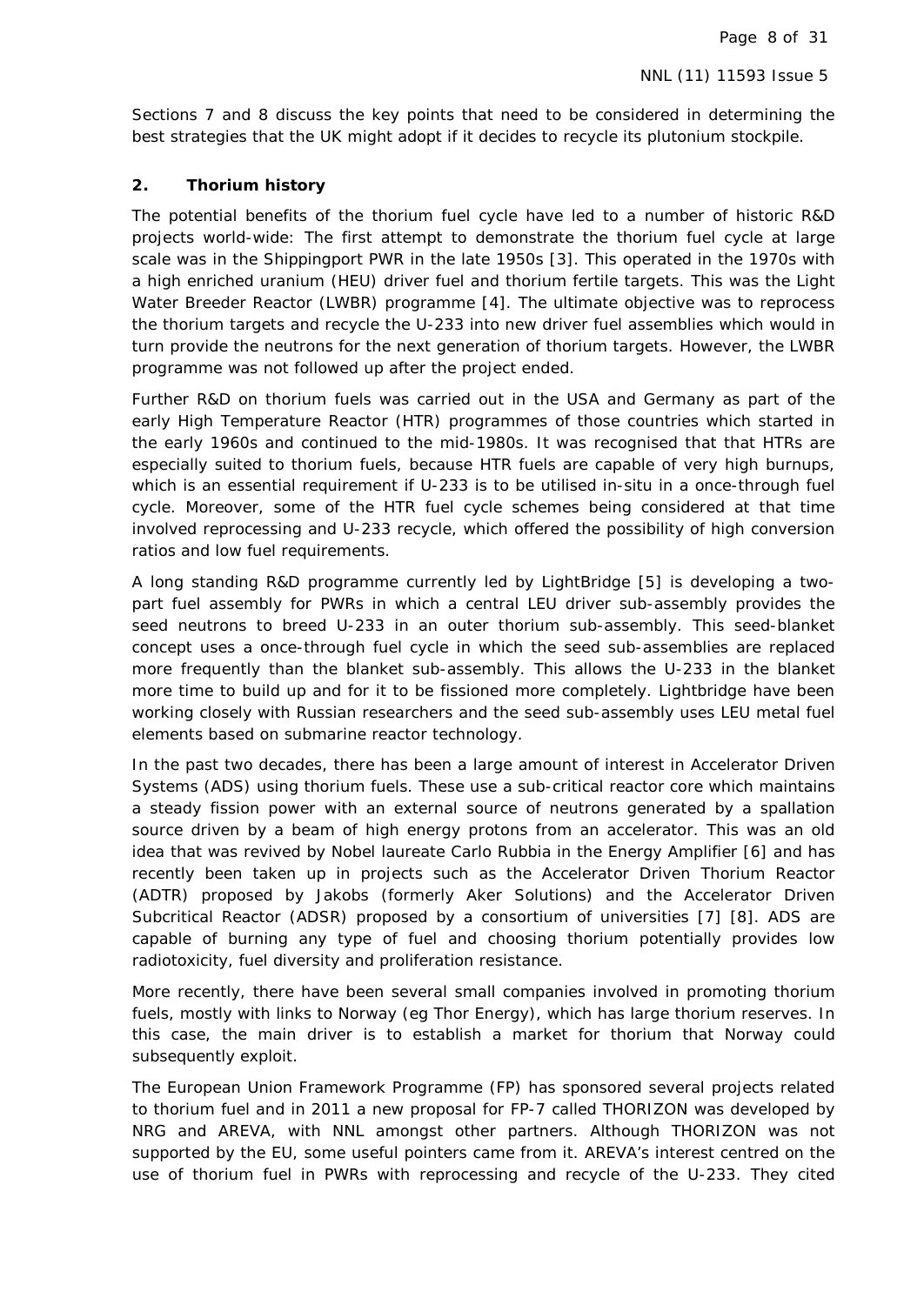<span id="page-8-1"></span><span id="page-8-0"></span>NNL [\(11\)](#page-0-0) [11593](#page-0-2) Issue 5

studies showing a benefit of up to 40% in reduced uranium demand if plutonium, reprocessed uranium and U-233 are recycled [9]. AREVA felt this was a worthwhile justification for a modest level of R&D spend on thorium in PWRs. AREVA made the point that without recycle of U-233, the uranium demand benefits in PWRs appear to be too marginal to justify the necessary investment.

Acting largely independent of international developments on thorium, India has maintained a sustained interest in thorium fuels for many decades. To date, this has mainly been focused on India's Heavy Water Reactors (HWR). Future plans will involve the breeding of U-233 in thorium blanket assemblies in India's planned fast reactor fleet. The U-233 will then be separated and manufactured into U-233/Th fuel assemblies to be irradiated in the planned Advanced Heavy Water Reactors (AHWR). These reactors could meet about two-thirds of their long term U-233 requirement from breeding in the thorium matrix, with the balance being provided by the fast reactor breeder blankets.

India's situation is special. The main justification for thorium is that India has large thorium reserves, but no reserves of uranium. India has been isolated from the broader international nuclear R&D community because of not having signed the Non-Proliferation Treaty (NPT). India's nuclear industry does not operate on the same commercial footing as most other countries, so that justification of the thorium fuel cycle does not have to be made on the same basis. Finally, there is a strong element of India wanting to demonstrate its technical prowess and the thorium fuel cycle provides a powerful vehicle for this purpose.

#### **3. Uranium-plutonium fuel cycle**

#### *3.1. General principles*

The uranium-plutonium fuel cycle is the only one that has been used in commercial reactors, despite there having been an early interest in the thorium/U-233 fuel cycle. In the uranium-plutonium fuel cycle the primary fissioning nuclide is U-235. U-235 is the only naturally occurring fissile nuclide and was necessarily therefore the starting point for both military and civil nuclear programmes. In graphite moderated systems (such as MAGNOX) and heavy water moderated systems (such as CANDU), the 0.71 weight % abundance of uranium is sufficient to achieve criticality. In other systems, such as light water reactors (LWRs), criticality is only achievable with low enriched uranium (LEU). In both natural and LEU systems, U-235 accounts for about 60% of the fission events in the nuclear fuels over their irradiation lifetimes, with the balance coming principally from Pu-239 and lesser contributions from Pu-241 and U-238. Plutonium is generated in uranium fuel by neutron capture events in U-238, which after two beta decays results in Pu-239. This is the fertile capture mechanism whereby the fertile nuclide U-238, which is reluctant to fission, is converted via a neutron capture event into a fissile nuclide which fissions readily.

Fertile conversion is a key element of the uranium-plutonium fuel cycle. The production of Pu-239 in this manner contributes to about 30% of the fission events in the nuclear fuel over its lifetime, increasing the effective energy output over that achievable with U-235 only. This contributes to reducing fuel costs, since the fuel throughput is decreased proportionally and at the same time uranium ore requirements are reduced by the same amount. The U-238 fertile capture mechanism also has a key role in reactor safety because many of the neutron captures in U-238 occur in the resonant energy range from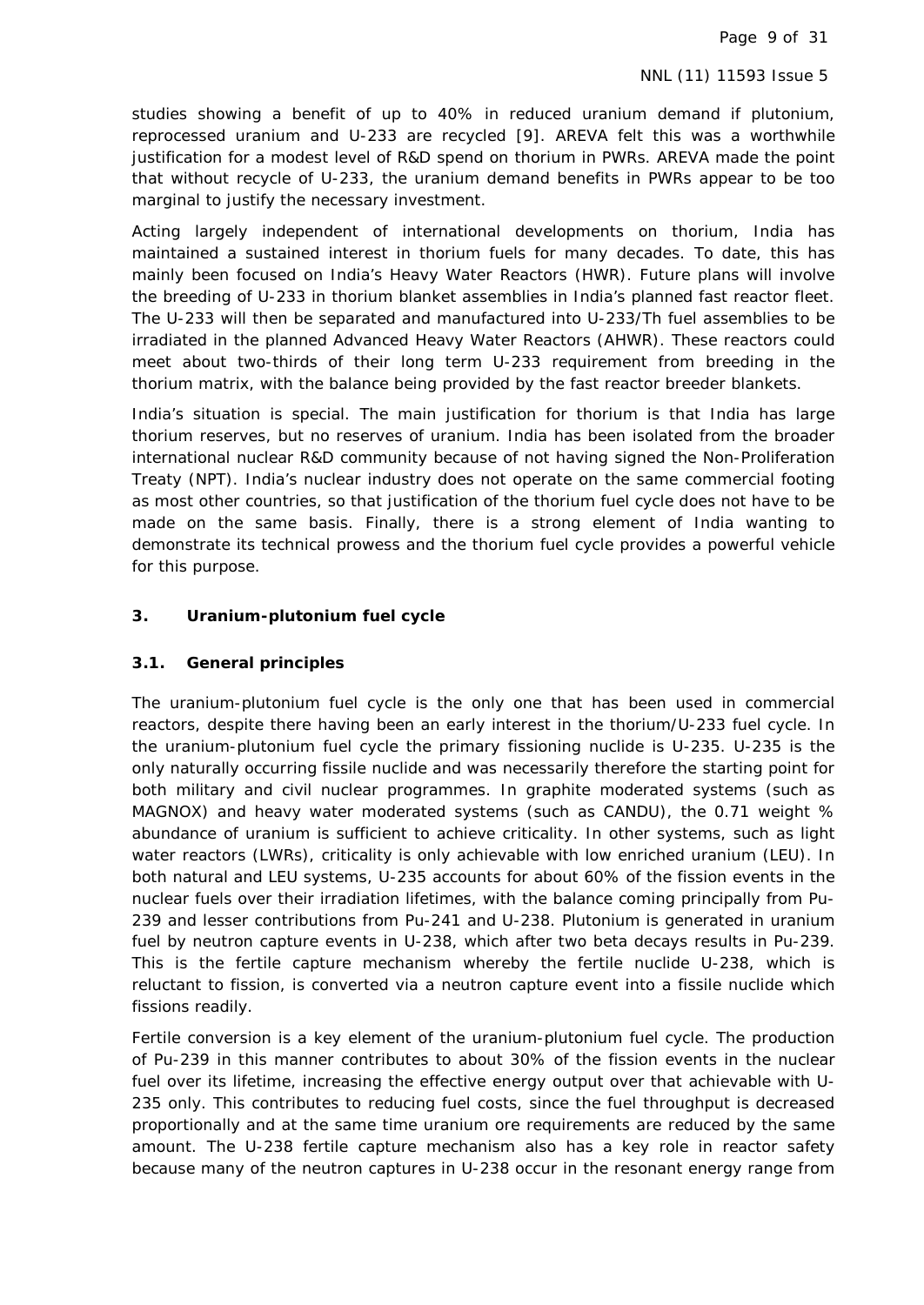6 eV upwards. The resonances are very sharply defined peaks in the neutron capture cross-section that are broadened by the thermal motion of the atoms. When the fuel temperature increases, this Doppler broadening of the resonances increases neutron captures because the population of neutrons with kinetic energies matching the resonances is increased. This is a fast acting negative feedback effect that is essential to ensure safe operation of all reactors.

Another benefit of fertile conversion is that not all of the plutonium produced in the fuel is fissioned before the fuel is discharged. The residual plutonium at discharge (typically about 1% of the heavy metal mass) can potentially be recovered in reprocessing and either recycled in a thermal reactor (as is the case today in France) or in a fast reactor. Thermal reactor plutonium recycle as Mixed Oxide (MOX) fuel gives approximately a 15% increase in the energy recovered from the original uranium ore. On the other hand, plutonium recycle in a fast reactor gives the possibility of much higher energy recovery in a breeding cycle, with the possibility of a fully self-sustained fuel cycle with minimal uranium ore input required. In principle, it is possible to attain about a 50 to 100-fold improvement in the energy extracted from uranium ore. This is the justification usually cited for fast reactors, which would allow a country to be strategically independent of the uranium market. However, the practical difficulties of realising this theoretical gain have not yet been overcome in any country. Moreover, such a large gain could only be realised over a large number of recycle steps. Since each cycle of irradiation, cooling and recycle last about 10 years at the minimum, the timescales involved extend to around one hundred years. Whether such timescales are actually relevant and meaningful in practice is questionable and in any practically relevant scenario, the recoverable energy is likely to be much lower. This is a practical limitation that is usually glossed over in the literature and in strategic analyses.

The fertile conversion of U-238 to Pu-239 in uranium fuel is the first step in a chain of neutron capture events that leads to higher isotopes of plutonium and to the production of the minor actinides (principally neptunium, americium and curium). This has important implications for this report in two respects:

Firstly, the accumulation with burnup of higher plutonium isotopes (especially Pu-240) is seen as beneficial for reducing the potential proliferation risk, because in high burnup fuels the proportion of Pu-240 makes the plutonium unattractive for weapons applications. Although all plutonium is formally regarded for safeguards purposes as being weapons usable, there is undeniably a vast difference in attractiveness between plutonium in low burnup fuels and fuels discharged at high burnups from modern LWRs; plutonium with Pu-240  $<$  6% is classified as "weapons plutonium". This can be regarded as a beneficial characteristic of high burnup uranium-plutonium fuel cycles. This point is noted here because, as will be seen later, it contrasts strongly with the thorium fuel cycle.

Secondly, though the total minor actinide content of LWR fuel is only of the order of 0.1 weight %, the minor actinides contribute significantly to radiotoxicity, heat production and neutron output in spent fuel or vitrified high level waste (VHLW) from reprocessing. The presence of U-238 in the fresh fuel makes it impossible to avoid significant production of minor actinides. Again, this is a point which is strongly contrasting in the thorium fuel cycle.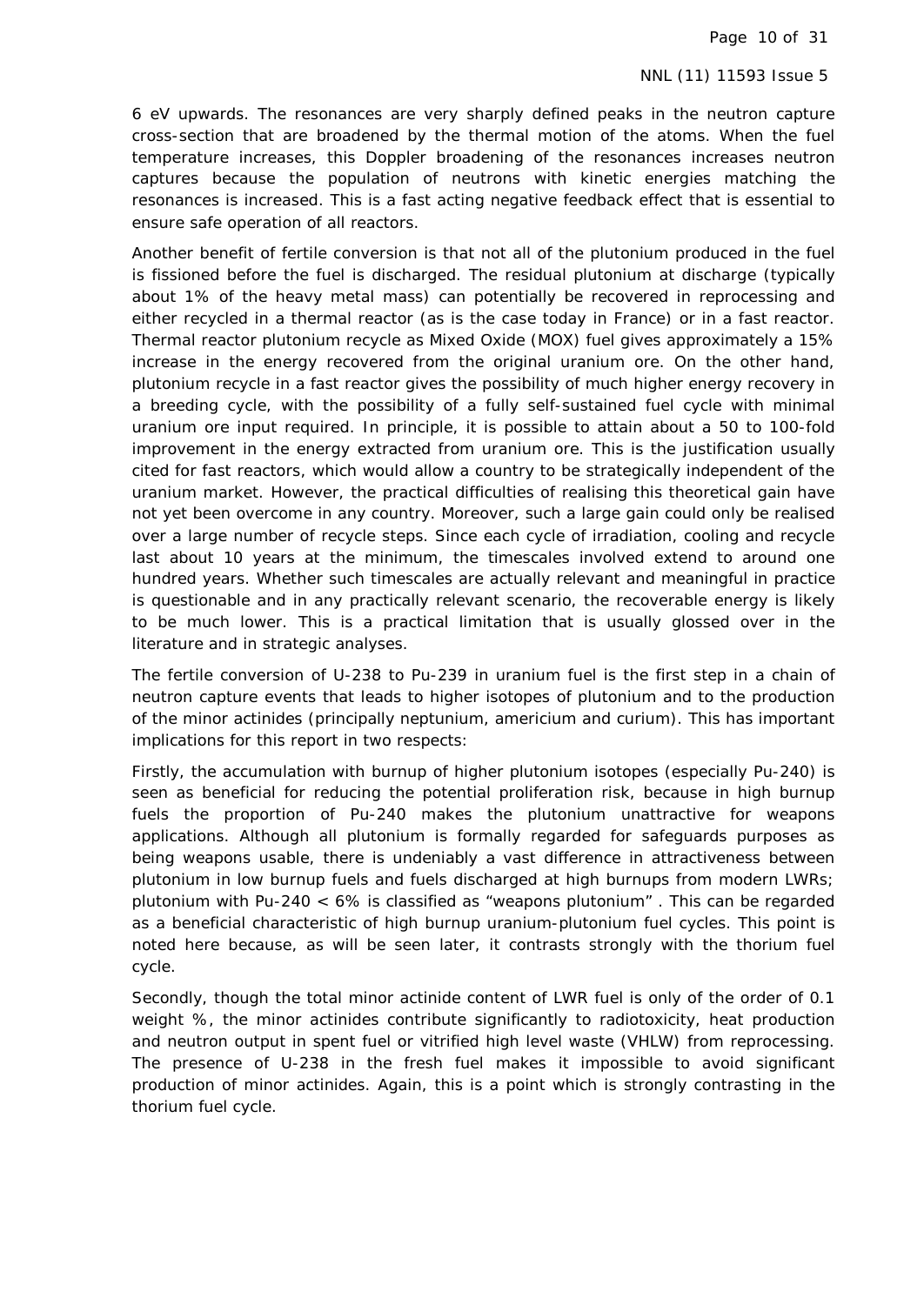# *3.2. Resource availability*

Total identified resources of uranium ore have been estimated by OECD-NEA [10, 11] to be sufficient to meet 100 years of supply at 2008 rates of consumption. While uranium availability poses a strategic risk, this will most likely materialise as an escalation of uranium prices that will have only a limited impact on total generating costs; uranium ore makes up only a small percentage of the overall nuclear generating cost. If world nuclear capacity remains static or grows slowly, uranium price escalation is unlikely to have be a major limitation. Pressure on uranium ore prices is likely to be most severe in a scenario with rapid growth of world nuclear capacity. Estimates of economic uranium reserves are strongly linked to market prices – an increase in market price greatly increases the reserves which are economically viable. Therefore, even in high growth scenarios, uranium availability is not likely to be limiting and utilities are unlikely to view alternatives to uranium as a strategic priority for some considerable time yet. Also, reprocessed uranium and plutonium recycle are available to help mitigate this risk if required.

# *3.3. Economics*

The total generating cost of a nuclear power plant is dominated by the capital cost (typically ~60%), followed by operating and maintenance (~20%) and then the fuel cost (~15%), as illustrated in Reference [12]. The back-end fuel cost and the decommissioning provision cost accounts for the remainder. The fuel cost is comprised of the cost of buying uranium ore on the world market, the cost of converting and enriching the uranium and finally the cost of fuel fabrication. The uranium ore cost is variable, being determined by market prices, but at the present long term contract prices, it equates to about one third of the fuel cost. Therefore, the cost to an utility of uranium ore represents only a small component of overall generating costs (typically  $~5\%$ ) and overall generating costs are relatively insensitive to escalations in uranium ore prices. Again, reprocessed uranium and plutonium recycle are available to help mitigate this risk if required.

At present, although there are pressures on utilities from uranium market trends, these are insufficient at present to force them to seriously look at alternatives.

# *3.4. Radiotoxicity*

The radiotoxicity of spent uranium fuel is dominated for the first 500 years by fission products. After this time the fission products have mostly decayed and the radiotoxicity becomes dominated principally by transuranic elements, particularly plutonium. This persists until approximately 100,000 years, when the long-lived fission products such as I-129 become the dominant contributors. The radiotoxicity is an important measure of the hazard potential in the geological repository. The period between 500 years and 10,000 years is usually considered to be a key factor in repository performance, since this is when waste packages are likely to lose their integrity and radionuclide transport out of the repository is most significant.

Reducing radiotoxicity is currently not regarded by utilities as a concern in reactor operations. Radiotoxicity has been cited in justification arguments for new build in the UK and are likely to be used by utilities in justifying future fuel cycle and operational strategies. Nevertheless, the practical impact of radiotoxicity calculations has to date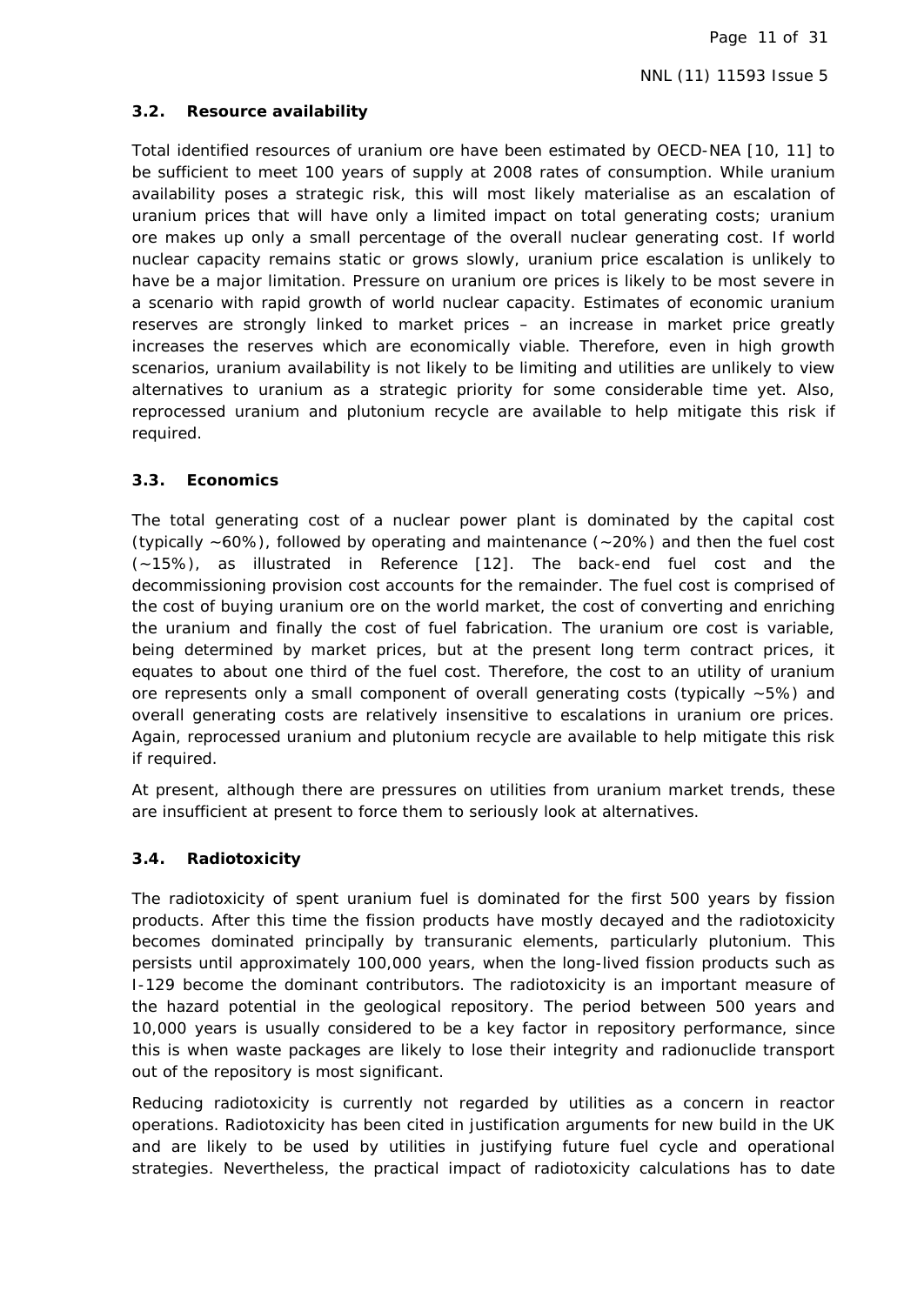been relatively low and there is no prospect of it becoming important enough to warrant major changes of strategy by an utility. Plutonium recycle as MOX can be shown to give a modest reduction in overall radiotoxicity.

One of the benefits of the thorium fuel cycle is to reduce the inventories of plutonium and minor actinides, which control radiotoxicity between 500 and 100000 years. Minor actinide burning systems also cite reduced plutonium and minor actinide inventories in justification. In practice, the impact of reducing plutonium and minor actinide inventories on the performance of a geological repository is limited. A recent OECD-NEA review [13] has concluded that minor actinides have little influence on peak environmental dose rates from a repository. This arises because the minor actinides tend to be immobile and peak doses are controlled by fission products, which are similar for all fission reactors. The only area where the OECD-NEA review shows a significant benefit from reduced minor actinide inventories is in scenarios involving inadvertent intrusion into a repository.

## *3.5. Proliferation risk*

Spent uranium fuel from LWRs contains just over 1 weight % of plutonium. This is considered to represent the main proliferation risk associated with the uranium fuel cycle. In a once-through fuel cycle, the plutonium remains relatively inaccessible in the spent fuel. In contrast, in a reprocessing fuel cycle, separated plutonium oxide is produced which needs to be subject to stringent physical protection. Measures to increase the inherent proliferation resistance of the reprocessing fuel, such as avoiding the separation of pure plutonium oxide are considered desirable in designing new reactors and associated fuel cycle facilities. However, reducing proliferation risk is not a factor in strategic decision making for utilities and is unlikely to become so in the foreseeable future. Therefore, there currently is no incentive for utilities to seek alternatives to U-Pu fuel.

#### *3.6. Reprocessing*

The purpose of reprocessing spent uranium fuel is to separate it into a pure uranium stream for recycle, a pure plutonium stream for recycle and a vitrified high level waste stream which contains all the fission products and transuranics other than plutonium for disposal. The PUREX process is used for this purpose. It involves mechanically shearing the spent fuel and dissolving the fuel pellets in nitric acid. Tri Butyl Phosphate (TBP) in kerosene is used as the extractant to separate out the fission products and to separate the uranium from the plutonium. The PUREX process is well established, with commercial plants operational in France, Japan, Russian Federation and the UK. The recycled uranium can be re-enriched for re-use as Reprocessed Uranium (REP U) fuel. The recycled plutonium can be reused as  $U_2$ /PuO<sub>2</sub> mixed oxide (MOX) fuel.

Only a small proportion of utilities have their fuel reprocessed, the vast majority preferring to opt for a once-through strategy with direct disposal of spent fuel, which utilities regard as a less expensive option. Many utilities which already have reprocessing contracts in place have been seeking to reduce their commitments in favour of direct disposal. Although this attitude may change in the future, it is unlikely to occur in the near future and there is not likely to be any pressure from utilities to invest in new reprocessing plants.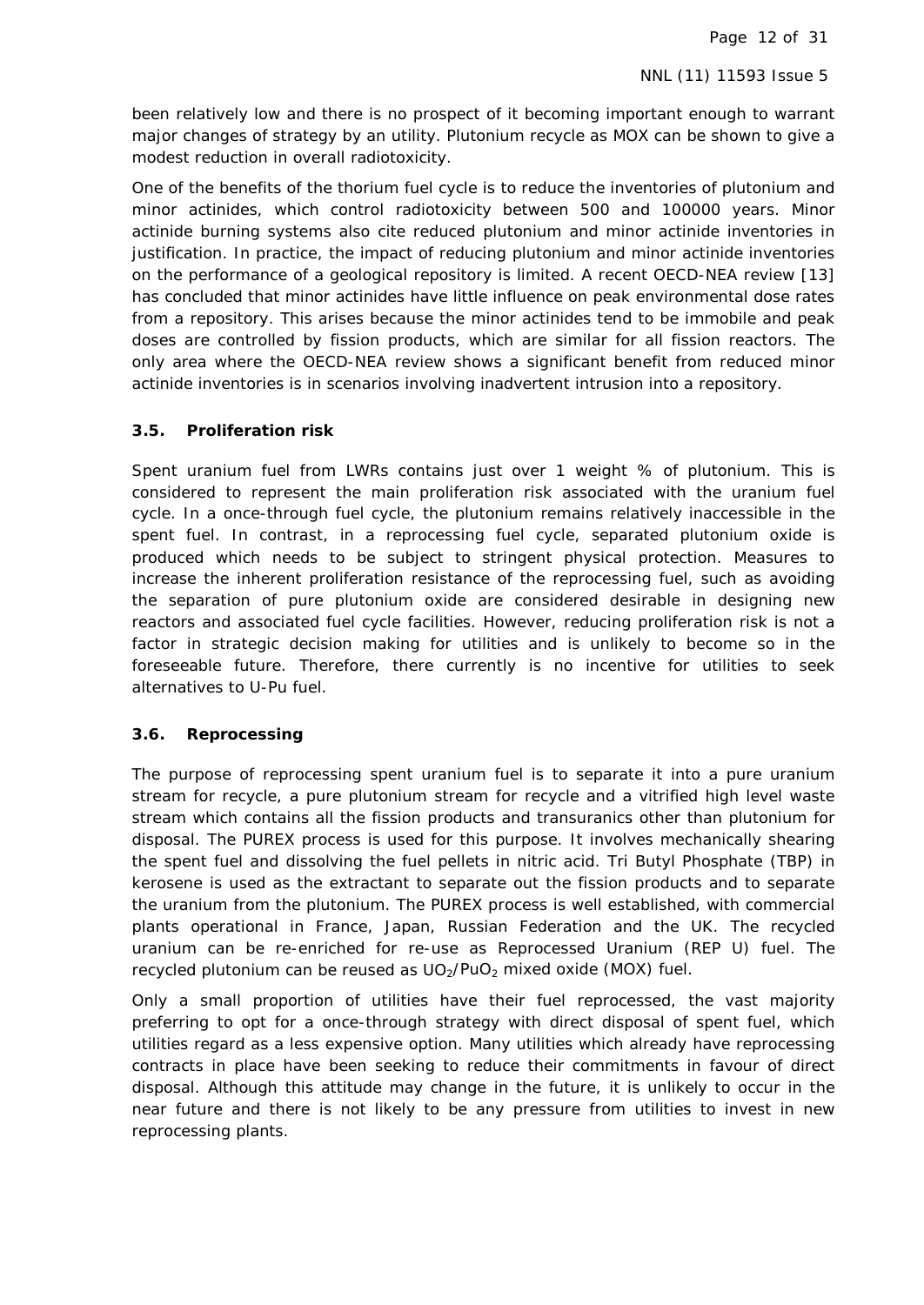## **4. Thorium fuel cycle**

This section discusses the potential advantages of the thorium fuel cycle and comments on their practical relevance.

## *4.1. General principles*

In the thorium fuel cycle, the starting point is naturally occurring thorium, which consists of just the single isotope Th-232. This is a fertile isotope, analogous to U-238, and on capturing a neutron it is transformed via two beta decays to U-233, which is fissile. There are two strategies for making use of the U-233 produced in this way: The once-through strategy involves the fissioning of as much of the U-233 as possible in situ in the thorium matrix and not to attempt to recover any from spent fuel. The spent fuel eventually undergoes geological disposal. The recycle strategy involves the reprocessing of the thorium fuel to recover the U-233 for fabrication into U-233/Th fuels. Only the latter option is capable of delivering the full benefits of the thorium fuel cycle, but technological uncertainties with thorium fuel reprocessing and fabricating U-233 fuels, identified at the R&D level, have posed obstacles to its implementation to date.

In the thorium fuel cycle Th-232 is analogous to U-238 in the U-Pu fuel cycle, because it is the fertile component. Some of the neutron captures in Th-232 are resonance events, so that the Doppler broadening role of U-238 is very closely replicated. U-233 is analogous to Pu-239 in the uranium fuel cycle, because these are the fissile nuclides produced from fertile neutron captures. Unlike the uranium fuel cycle, in the thorium fuel cycle there is no naturally occurring fissile isotope analogous to U-235 to provide the first neutrons and the thorium fuel cycle relies on the supply of neutrons from another source to produce the fissile material, which in practice means fission neutrons from U-235 or Pu-239. This is a crucial difference between the thorium and uranium fuel cycles that in large part explains why the uranium fuel cycle became established first and why the thorium fuel cycle has failed to make any inroads: the uranium fuel cycle necessarily had to be established first and once the infrastructure was in place the thorium fuel cycle was disadvantaged.

The nuclear industry committed to the U-Pu fuel cycle more than 50 years ago and it is important to bear in mind that many of the considerations that might influence current and future fuel cycles were not present at that time. It is therefore right that thorium should be reconsidered in this light.

# *4.2. Resource availability*

Thorium represents an alternative resource to uranium and has a higher abundance and a different geographic distribution to uranium, as illustrated in Table 1, which shows the distribution of thorium resources according to the World Nuclear Association [14]. It may therefore be a strategic benefit in the event of high uranium prices. It should be noted that the external radiation dose is much higher for thorium than uranium leading up to the purification stages because of the decay to thallium-208. Nevertheless, mining of open pit monazite deposits (presently the main source of thorium) is easier than that of most uranium bearing ores, and management of thorium mine tailings is also simpler than in the case of uranium mainly because of the much shorter half live of "thoron" (= Rn-220 : 55 sec) than of radon (Rn-222 : 8 days, daughter of Ra-226, 1600 years).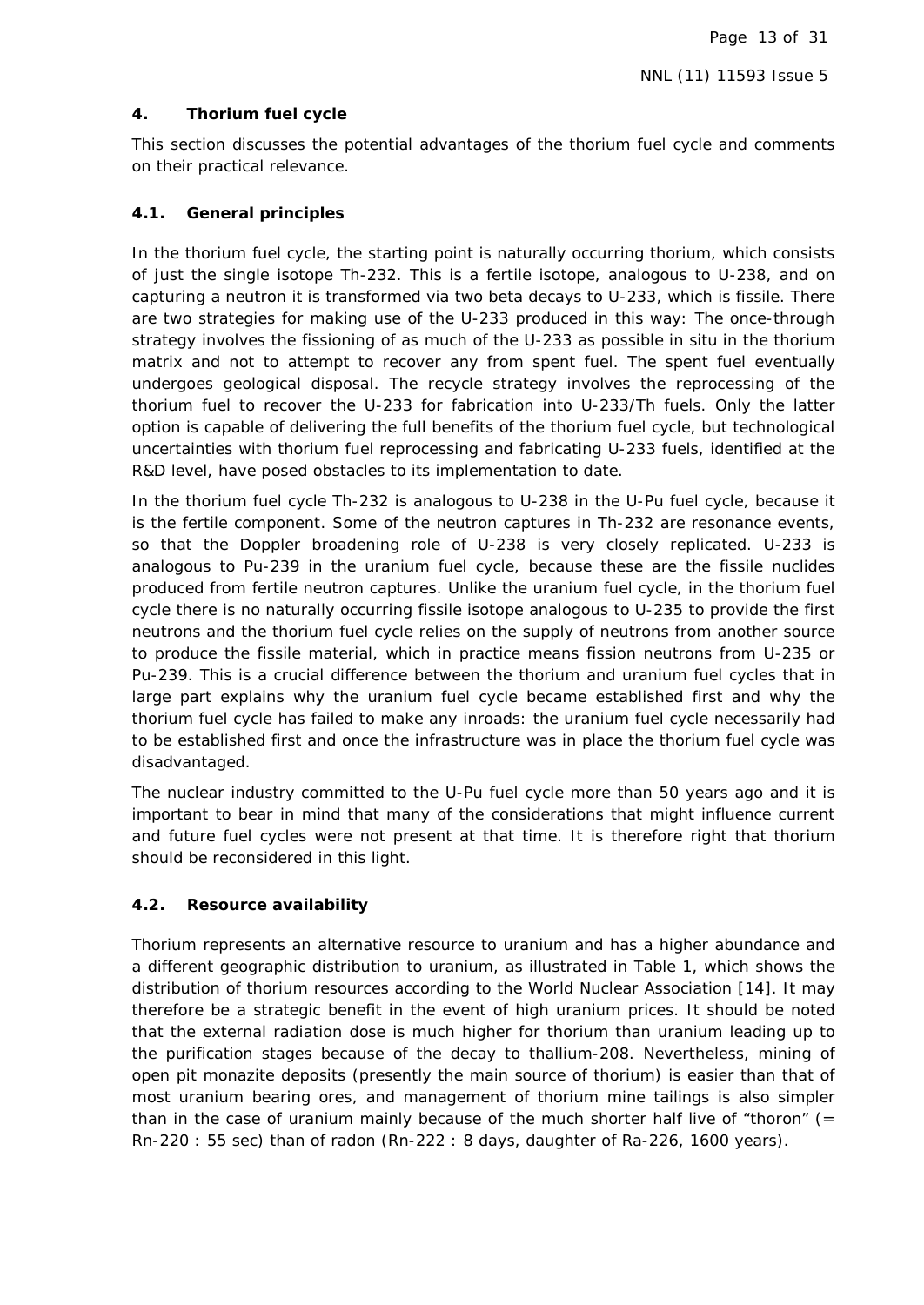Thorium is presently recovered as a by-product of Rare Earth mineral extraction. In the event that the thorium fuel cycle was to be widely adopted, there would be a need for large efforts to develop thorium mine prospecting and development of a thorium purification process at the front end of the fuel cycle. The thorium demand would be very dependent on whether a once-through or a full recycle strategy was adopted. In the case of full recycle the equilibrium thorium demand would be very low (approximately 1 tonne per GWye), but there would be a much higher transient demand during the period when the thorium systems were first being introduced.

| Country                | <b>Tonnes</b> | Percentage     |
|------------------------|---------------|----------------|
| Australia              | 489,000       | 19             |
| <b>USA</b>             | 400,000       | 15             |
| Turkey                 | 344,000       | 13             |
| India                  | 319,000       | 12             |
| Venezuela              | 300,000       | 12             |
| <b>Brazil</b>          | 302,000       | 12             |
| Norway                 | 132,000       | 5              |
| Egypt                  | 100,000       | $\overline{4}$ |
| Russia                 | 75,000        | 3              |
| Greenland              | 54,000        | $\overline{2}$ |
| Canada                 | 44,000        | $\overline{2}$ |
| South Africa           | 18,000        | 1              |
| <b>Other Countries</b> | 33,000        | 1              |
| World total            | 2,610,000     |                |

**Table** 1**: Reasonably assured thorium resources (< \$80/kg) from World Nuclear Association**

It should also be noted, however, on the basis that neutrons from U-235 or plutonium are needed to convert fertile Th-232 to fissile U-233, the thorium fuel cycle would not be completely independent of uranium until a fully self-sustaining thorium cycle is eventually established. In practice, the self-sustained equilibrium requires several years to establish.

The thorium fuel cycle is in principle capable of achieving higher conversion ratios in thermal reactors than uranium fuel, which is advantageous for resource availability. The conversion ratio is the number of fissile atoms generated by fertile captures divided by the number of fissile atoms consumed in the process. A conversion ratio of 1.0 implies that a fuel cycle is capable of operating a self-sustained cycle. Thermal reactors with uranium fuel typically have conversion ratios in the region of 0.6 and although this can be increased, it is not feasible to reach 1.0. Thorium fuel, however, in a thermal reactor, can achieve conversion ratios much closer to 1.0 and this was one of the main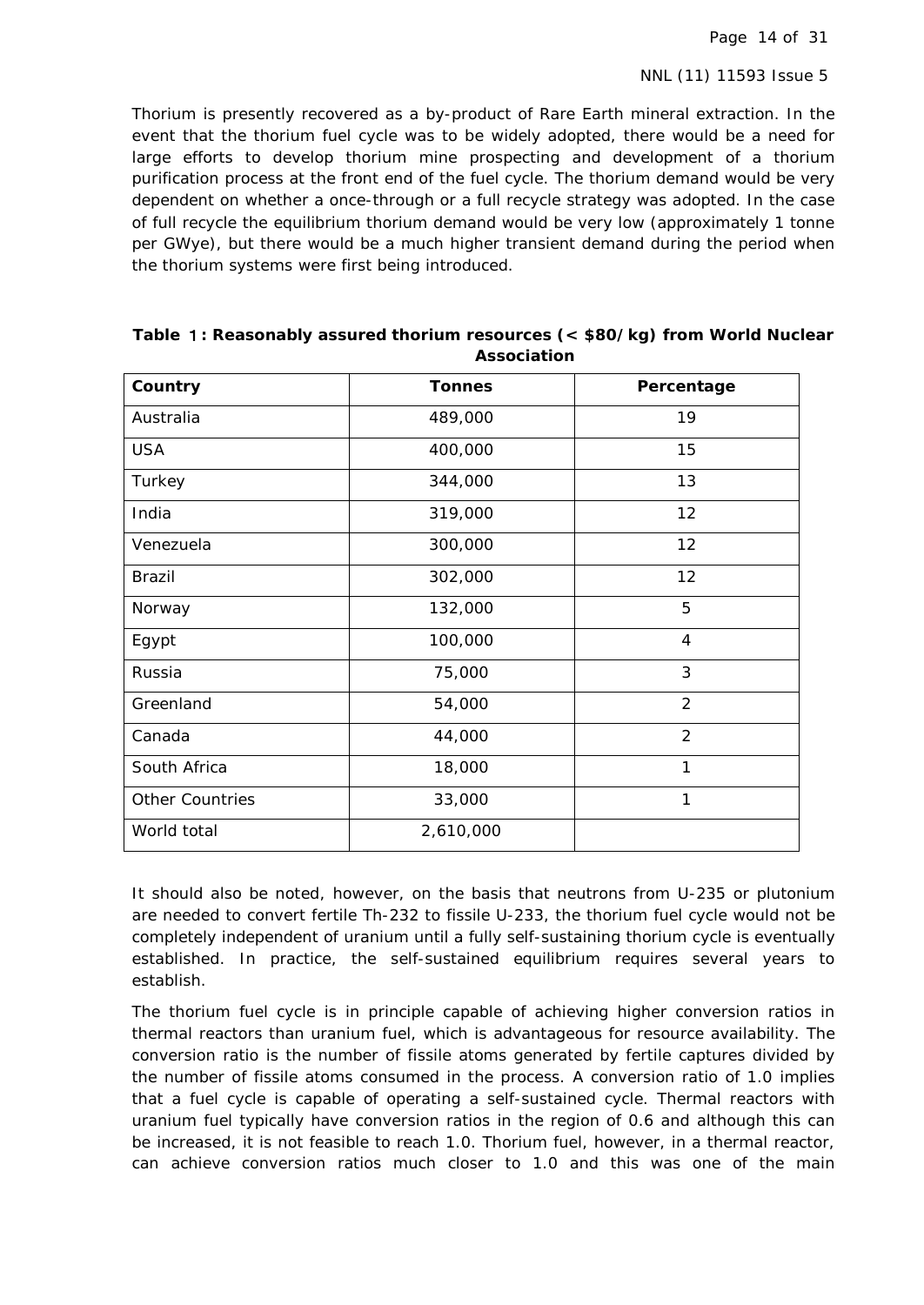attractions. The basis of these statements comes from the nuclear cross-sections of U-233 in comparison with U-235 and Pu-239. The so-called eta parameter, which is the number of neutrons per fission multiplied by the ratio of the fission and absorption crosssections, in the thermal neutron energy range, is highest for U-233 [15].

### *4.3. Economics*

While economic benefits are theoretically achievable by using thorium fuels in existing LWRs, in current market conditions the position is marginal and insufficient to justify major investment by utilities:

In a once-through LWR thorium cycle, thorium will displace only a fraction of the uranium fuel, the latter being necessary to provide the neutrons to convert the fertile Th-232 to fissile U-233. Moreover, the uranium fuel remaining will need to have a higher U-235 enrichment to compensate for neutron captures in Th-232, so that any savings in uranium ore and enrichment costs are likely to be marginal. On the other hand, the thorium fuel will require new fuel production facilities, with a substantial investment. Any marginal reductions in uranium ore and enrichment costs are unlikely to justify the necessary investment.

In a reprocessing LWR cycle, in which the U-233 is recycled, the uranium ore and enrichment savings are likely to be improved still further and could even be eliminated altogether in the long term if a breeding cycle could be established. However, to reach this position will require major investment in thorium reprocessing and fuel fabrication plants, with significant technical and investment risk which appears not to be merited by current or reasonably foreseeable market conditions.

It cannot be ruled out that the thorium fuel cycle may become competitive in LWRs in a future market environment of restricted uranium ore availability and thus very high uranium prices. This is not considered very likely for the foreseeable future, given that economically recoverable uranium reserves are thought to be very price dependent and therefore if uranium prices were to increase, then more uranium would be available to the market. It is therefore concluded that adopting the thorium fuel cycle in LWRs would only offer limited benefits.

In the longer term, with strong pressure on uranium prices, Generation IV (Gen IV) systems operating with closed fuel cycles might then become competitive and that these systems would then set the competitive standard for the thorium fuel cycle. This sets the timescale on which thorium might become competitive. This is dictated by the development timescale for Gen IV systems, 20 to 30 years.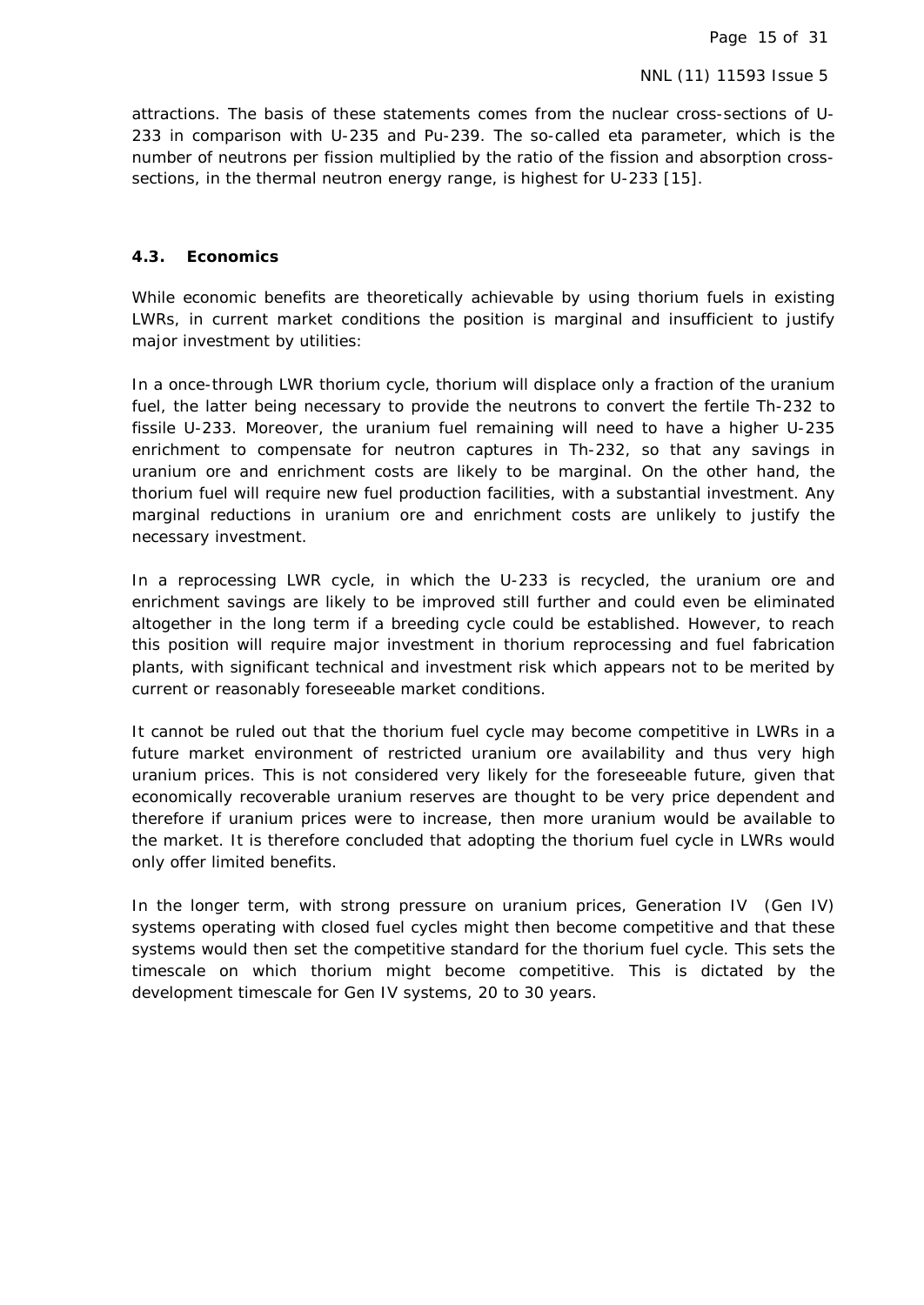# *4.4. Radiotoxicity*

The thorium fuel cycle generates only trace quantities of plutonium and higher actinides, which can reduce the long term radiotoxicity of spent nuclear fuel. Figure 1 shows a typical result for thorium systems for a scenario which was analysed for this study. The green curve shows the radiotoxicity in Sieverts per tonne of initial Heavy Metal (tHM) for a Light Water Reactor (LWR) fuelled with Th-Pu as a function of cooling time after discharge. For comparison, the blue curve shows the radiotoxicity profile for  $UO<sub>2</sub>$  fuel irradiated to the same discharge burnup. Between 100 and 100,000 years, the thorium fuel cycle shows a modest reduction. The thorium case, is however, higher after 100,000 years, a result which is typical of many studies, due to the in-growth of daughter nuclides from the thorium decay chain. There is virtually no difference in the cooling time needed to reach the radiotoxicity of uranium ore in the uranium fuel cycle, which is often used as a reference point. The key point to note is that the comparison between the radiotoxicities of the thorium and uranium cycles depends on the decay time being considered.

Figure 1 is intended to illustrate the typical behaviour observed with thorium systems. It should be stressed that the results are system and scenario specific and other thorium scenarios (especially those involving recycle of U-233) can be envisaged which would give larger reductions in radiotoxicity than in this particular example. However, care is required because such results are often quoted for an equilibrium fuel cycle in which U-233 is fully established in a self-sustained system. To get to an equilibrium condition will require the use of fuels containing U-235 or plutonium which will contribute higher radiotoxicities. In realistic scenarios, with the evolution of the scenario modelled explicitly in time, the overall radiotoxicity is usually significantly higher than the equilibrium case.

The overall conclusion is that while trace production of minor actinides in the thorium fuel cycle is without question advantageous for radiotoxicity, there is insufficient potential benefit to utilities to encourage the necessary investment.

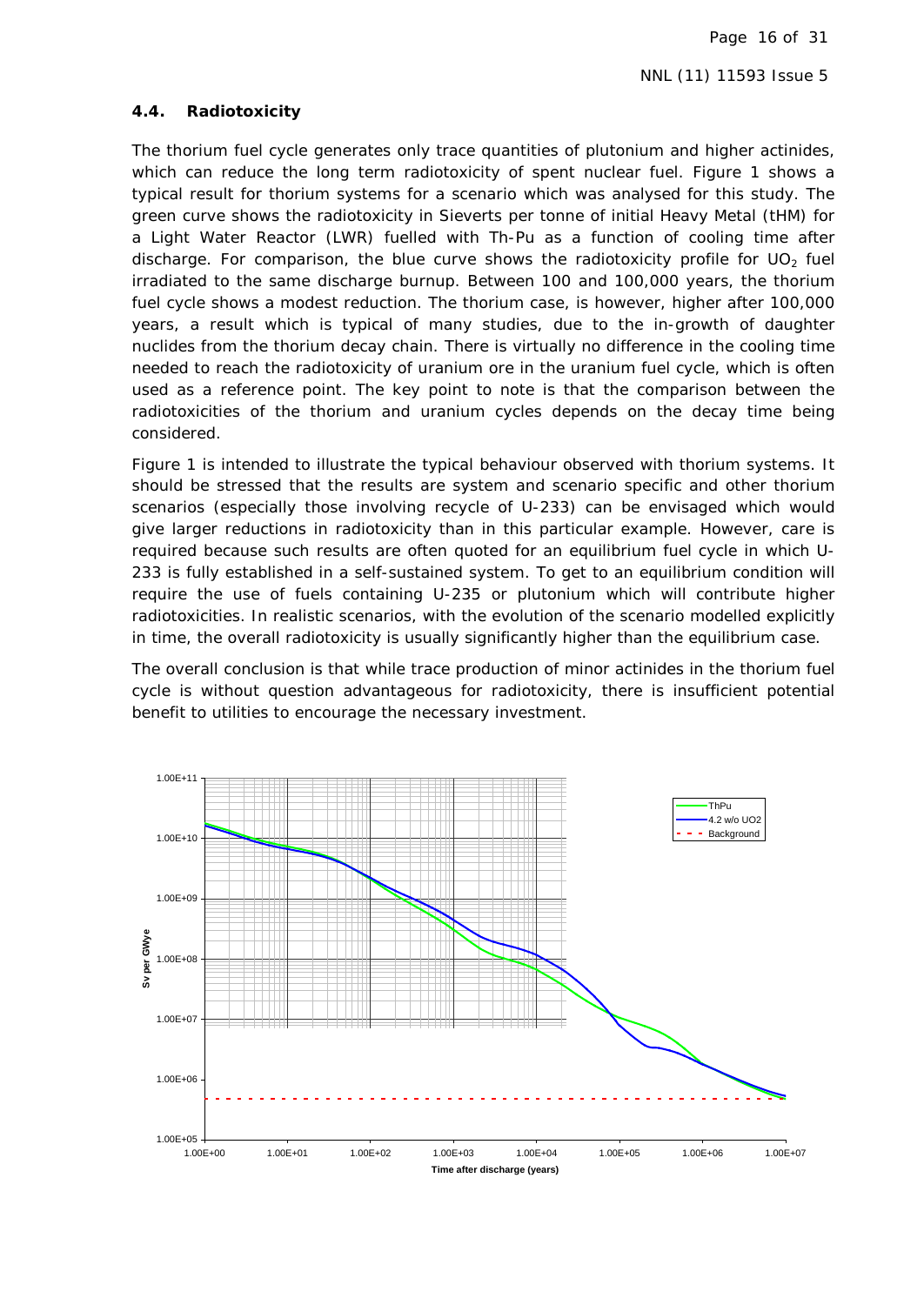## Figure 1: Radiotoxicity of Th-Pu fuel compared with UO<sub>2</sub> fuel irradiated in an **LWR as a function of cooling time**

#### *4.5. Proliferation risk*

The absence of plutonium is in the thorium fuel cycle is claimed to reduce the risk of nuclear weapons proliferation, though Reference [\[1\]](#page-2-0) questions whether is this is completely valid, given that there were a number of U-233 nuclear tests (the "Teapot tests") in the US in the 1950s. U-233 is in many respects very well suited for weapons use, because it has a low critical mass, a low spontaneous neutron source and low heat output. It has been stated [eg Wikipedia entry on U-233] that because U-233 has a higher spontaneous neutron source than Pu-239, then this makes it more of a technical challenge. However, this is erroneous, because even in weapons grade plutonium the main neutron source is from Pu-240. A further consideration is that the U-233 produced in thorium fuel is isotopically very pure, with only trace quantities of U-232 and U-234 produced. Although the U-232 presents problems with radiological protection during fuel fabrication, the fissile quality does not degrade with irradiation. Therefore, if it is accepted that U-233 is weapons useable, this remains the case at all burnups and there is no degradation in weapons attractiveness with burnup, unlike the U-Pu cycle.

The presence of trace amounts of U-232 is beneficial in that it provides a significant gamma dose field that would complicate weapons fabrication and this has been claimed to make U-233 proliferation resistant. However, there are mitigating strategies can be conceived and the U-232 dose rate cannot be regarded as a completely effective barrier to proliferation. As such, U-233 should be considered weapons usable in the same way as HEU and plutonium. This is also the position taken by the IAEA, which under the Convention on the Physical Protection of Nuclear Materials [16] categorises U-233 in the same way as plutonium. Under the IAEA classification, 2 kg or more of U-233 or plutonium are designated as Category I Nuclear Material and as such are subject to appropriate controls. By way of comparison, the mass of U-235 for Category I material is 5 kg. Attempts to lower the fissile content of uranium by adding U-238 are considered to offer only weak protection, as the U-233 could be separated relatively easily in a centrifuge cascade in the same way that U-235 is separated from U-238 in the standard uranium fuel cycle.

The overall conclusion is that while there may be some justification for the thorium fuel cycle posing a reduced proliferation risk, the justification is not very strong and, as noted in Section 3.5, this is not a major factor for utilities. Regardless of the details, those safeguards and security measures in place for the U-Pu cycle will have to remain in place for the thorium fuel cycle and there is no overall benefit.

#### *4.6. Reprocessing*

The purpose of reprocessing of thorium fuels is to separate the U-233 from the bulk Th-232 and the fission products. The U-233 and the Th-232 are then purified to leave only trace quantities of other radioactive materials suitable for recycle. The THOREX process has been developed for this purpose and is similar to the PUREX process used for separating uranium and plutonium. The THOREX process starts by shearing fuel assemblies and uses a mix of nitric and hydrofluoric acid to dissolve the nuclear fuel pellets. Tri Butyl Phosphate (TBP) in kerosene is used as the extractant to separate out the fission products, to separate the uranium from the thorium and to purify them for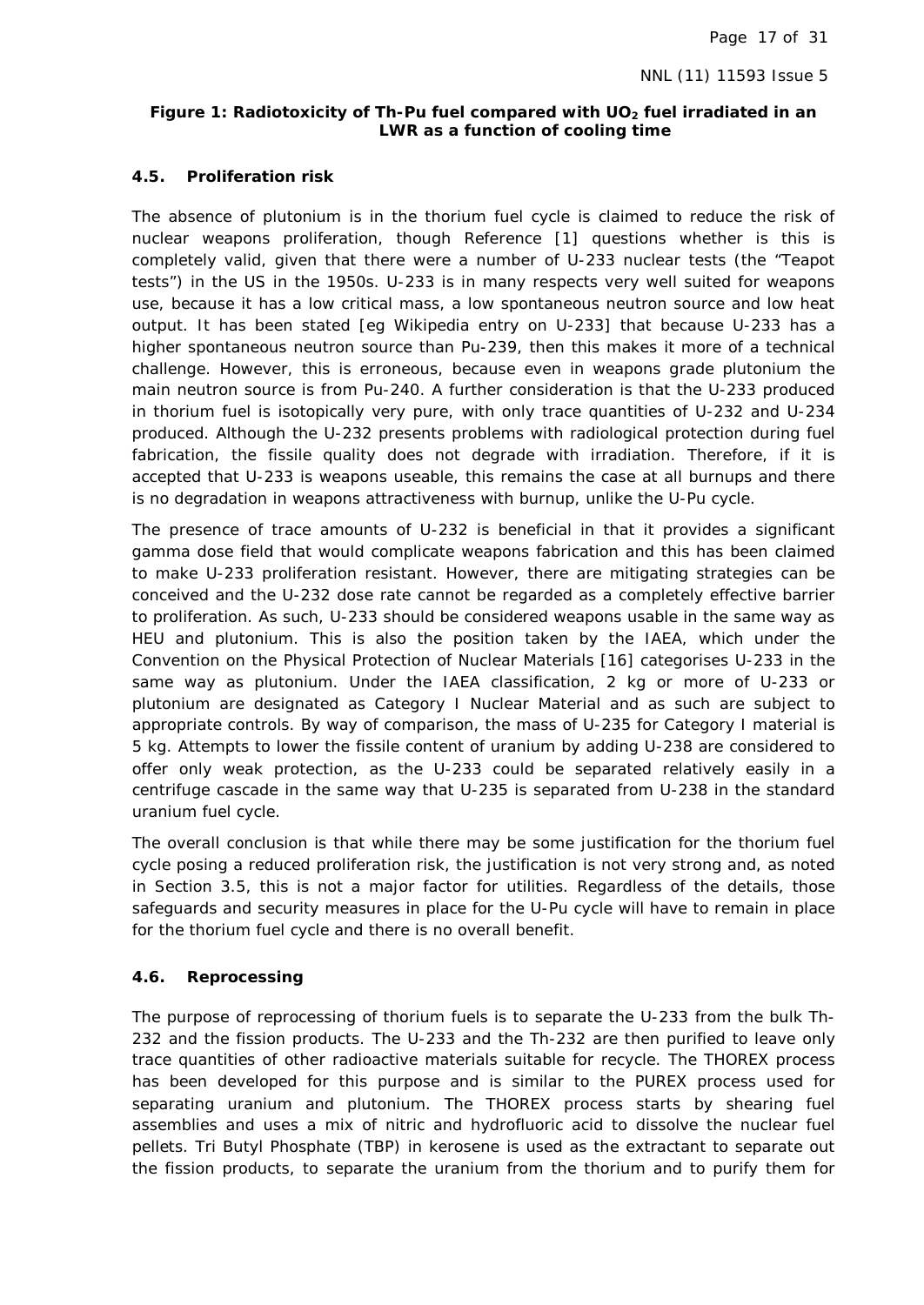recycle. The process is analogous to the PUREX process for reprocessing uranium/plutonium fuel, but there are a number of difficulties that are best illustrated by comparing THOREX and PUREX:

- 1. PUREX uses nitric acid for dissolution, which is sufficient to dissolve uranium/plutonium fuel. THOREX requires hydrofluoric acid in addition to nitric, because thorium is not completely dissolved in nitric acid on its own. Hydrofluoric acid is much more reactive than nitric acid towards structural metals and requires special alloys for reaction vessels, pipework, valves, pumps and sensors. Corrosion of the reprocessing plant components will need careful control to ensure the operational lifetime is not compromised.
- 2. The PUREX process takes advantage of the chemistry of uranium and plutonium, which are easily separated from one another. In the THOREX process, thorium is characterised by relatively poor extraction and this will complicate the design of the reprocessing plant, with possibly a cost penalty.
- 3. Waste streams from a THOREX plant will be different from those from a PUREX plant, because of the different reagents used and work will be required to establish if they can be managed using existing methods. The THOREX process, for example, is expected to generate 50-70 % more glass than PUREX [\[9\]](#page-8-0).
- 4. The THOREX process has not been demonstrated beyond laboratory scale, which represents a technical risk when scaling up to commercial throughputs. Considerable R&D spend will be required to demonstrate the process at commercial scale and with a minimum timescale of 15-20 years before consideration of commercial scale facility could be considered.
- 5. The U-233 product will contain trace quantities of U-232 which has a very energetic gamma emitter as part of its decay chain. A short while after production of the U-233, the surface gamma dose will build-up to very significant levels and if there is a requirement to store the material, a shielded and remote access storage facility will be needed.

Based on the NNL's historic experience of reprocessing plant R&D and design, developing the THOREX process to commercial readiness will require a minimum of 15 to 20 years.

Other reprocessing methods, such as fluoride volatility are potentially viable alternatives for thorium which will avoid many of the difficulties with THOREX. However, these have not been developed beyond laboratory scale testing.

# *4.7. Recycle*

Recycling U-233 presents some difficult challenges in fuel fabrication because of the daughter products from U-232. U-232 builds up to part per million (ppm) levels in the U-233, compared with parts per billion concentrations in reprocessed uranium fuels. U-232 has a half-life of 68.9 years and its decay chain includes daughters with very energetic gamma emissions, especially Tl-208. When the U-233 is chemically separated from the thorium fuel, the daughter products from U-232 are partitioned with the VHLW and the gamma activity of the U-232 is initially very low. However, the U-232 decay daughters re-establish themselves quite quickly, reaching equilibrium after about 2 years, at which point the U-233 has a very high gamma field. The activity of U-232 becomes significant at parts per billion (ppb) levels, so that the ppm concentrations in U-233 are very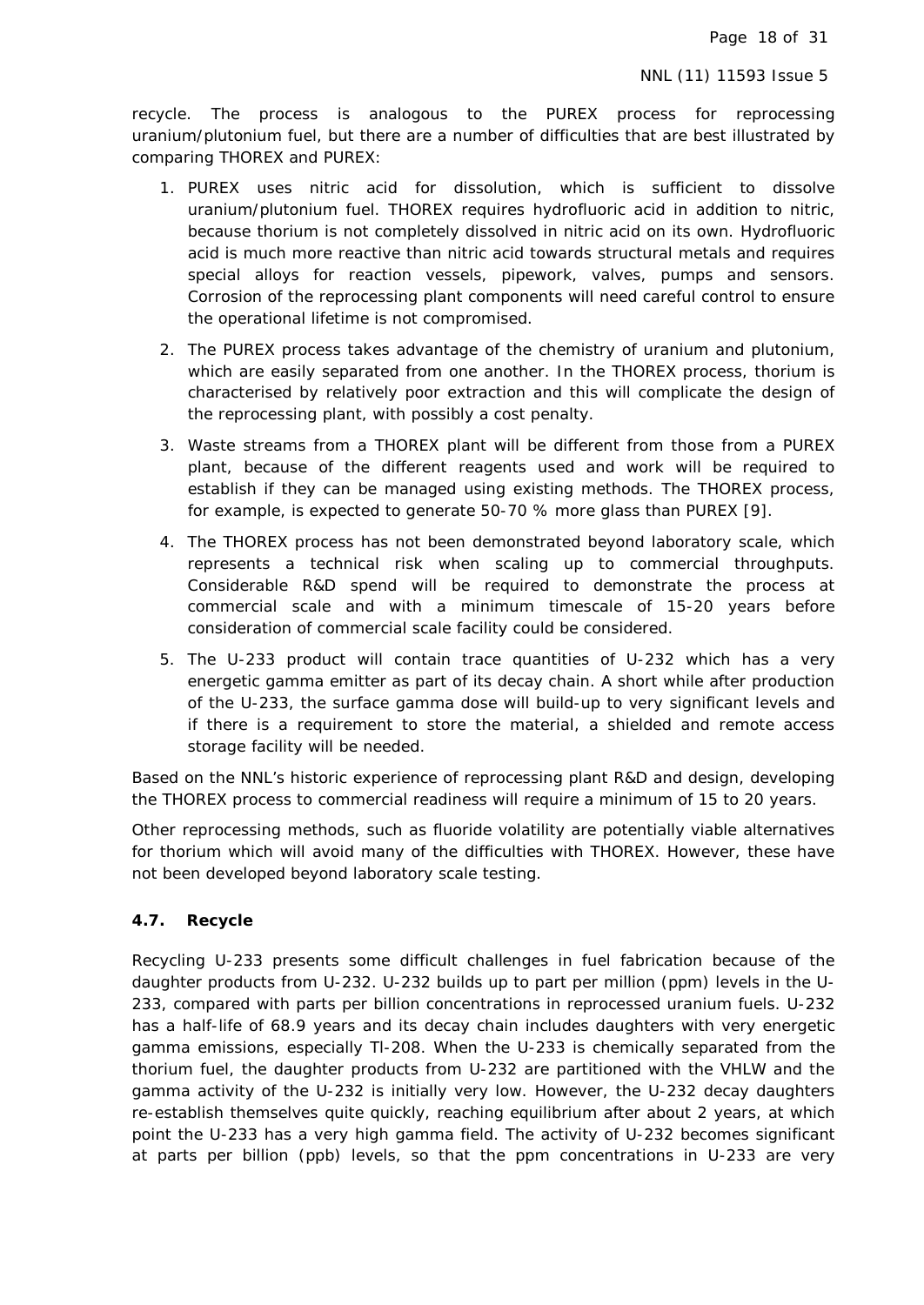serious, demanding substantial shielding and remote fabrication methods. This is a significant technological barrier to full recycle of U-233 and poses a technical risk.

MSR is unique in that it avoids these problems entirely, with no fuel fabrication required.

## *4.8. Technological readiness*

NNL has assessed the Technology Readiness Levels (TRLs) of the thorium fuel cycle. For all of the system options more work is needed at the fundamental level to establish the basic knowledge and understanding. Thorium reprocessing and waste management are poorly understood. The thorium fuel cycle cannot be considered to be mature in any area. Much of the fundamental knowledge requirements and experimental measurements at laboratory scale have a high degree of commonality for the different systems. The relative immaturity of the thorium fuel cycle is reflected in its inclusion in the European Framework Programme.

## **5. Plutonium-thorium fuel**

i<br>I

Plutonium-thorium fuel is a technical option that potentially could be of interest in the UK. This would consist of a mix of plutonium and thorium oxides (PuO<sub>2</sub>-ThO) analogous to conventional PuO<sub>2</sub>-UO<sub>2</sub> mixed oxide (MOX) fuel. Although there is only laboratory scale experience of manufacturing and irradiation Pu/Th fuel, its physical properties are very close to  $PuO<sub>2</sub>-UO<sub>2</sub>$  MOX fuel and its in-reactor behaviour would be expected to be comparable.

In the UK, the application would be as an option for the disposition of separated plutonium instead of PuO<sub>2</sub>-UO<sub>2</sub> MOX. There are some potential advantages in this approach:

Firstly, ThO matrix has been cited as potentially being more stable than a  $UO<sub>2</sub>$  matrix in geological disposal, with reduced leaching of plutonium. If this can be confirmed, this would fit with a strategy of irradiation of the PuO<sub>2</sub>-ThO fuel followed by spent fuel storage and eventual disposal.

Secondly, the use of ThO as the matrix implies that there is no production of new Pu-239, as is the case in conventional MOX fuel. Production of new Pu-239 in conventional MOX to some extent offsets the destruction by fission of the Pu-239 that was present in the fresh fuel. While there is still net destruction of plutonium in conventional MOX, the discharge inventory remains quite high at typically about two-thirds the initial inventory. In PuO<sub>2</sub>-ThO fuel the lack of a Pu-239 fertile production source causes the discharge plutonium inventory to be lower (Pu-239 is reduced to about one-third its initial inventory and total plutonium to about half<sup>1</sup>). The fissile quality of the plutonium at discharge is therefore exceptionally low, well below the level at which it would realistically be attractive for weapons use. The radiotoxicity of  $PuO<sub>2</sub>-ThO$  fuel is also lower than that of the equivalent MOX fuel, though the difference is fairly marginal.

These potential advantages need to be balanced against the disadvantages, which are dominated by the relative immaturity of  $PuO<sub>2</sub>-ThO$  fuel technology. R&D work would be needed to better determine the fuel thermo-physical properties and establish fuel fabrication methods, carry out irradiation testing (starting out with small scale irradiation

<sup>&</sup>lt;sup>1</sup> This is based on an analysis of a PuO<sub>2</sub>-ThO assembly in a PWR with 12 weight % initial plutonium loading irradiated to 50 GWd/t.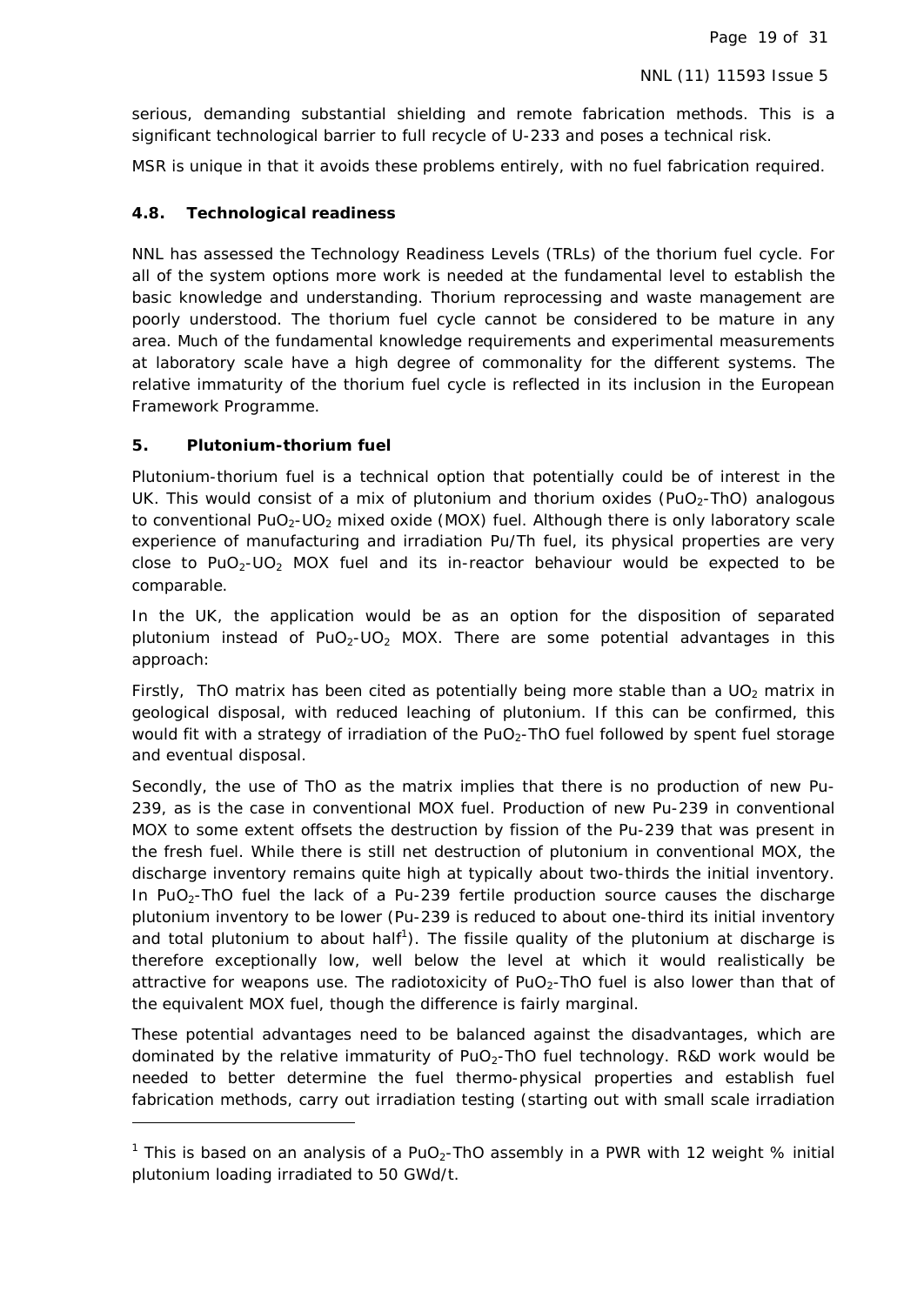NNL [\(11\)](#page-0-0) [11593](#page-0-2) Issue 5

trials in a research reactor and progressing eventually to commercial scale tests in a power reactor). In addition, R&D would be needed to demonstrate the impact on core nuclear design behaviour and to better understand the behaviour of  $PuO<sub>2</sub>-ThO$  fuel during irradiation, in store and in the repository environment. This R&D would still be required even though PuO<sub>2</sub>-ThO fuel is only a relatively small step removed from conventional MOX fuel and would involve a significant R&D spend. The timescales required are quite protracted, as any R&D programme involving irradiation testing is necessarily a long process. Realistically, it is difficult to envisage such an R&D programme being completed in less than 10-15 years even with significant investment. This defines the minimum feasible timescale for such a strategy, but if it was accepted that there is no immediate urgency for plutonium disposition in less than, say 15-20 years, such a programme might be regarded as feasible.

## **6. Thorium in advanced reactors**

This section considers how thorium fuels fit with the nine advanced reactor systems considered in the earlier report produced in this study [\[2\]](#page-6-0). These systems are:

- 1. Sodium Fast Reactor (SFR).
- 2. Gas Fast Reactor (GFR)
- 3. Lead Fast Reactor (LFR)
- 4. Very High Temperature Reactor (VHTR)
- 5. Super Critical Water Reactor (SCWR)
- 6. Molten Salt Reactor (MSR)
- 7. Accelerator Driven Sub-critical Reactor (ADSR)
- 8. Hyperion Power Module (HPM)
- 9. Small modular Light Water Reactor (LWR)

The first three systems are all lumped together, while the remaining systems are considered independently.

#### *6.1. SFR, GFR & LFR*

These are the three fast reactor systems being developed as part of the Generation IV international collaboration. All three systems could in principle operate with the thorium in place of the conventional U-Pu cycle, although there is currently no work specific to thorium in the Generation IV programme.

#### *6.1.1. Uranium-plutonium fuel cycle*

The base assumption in GIF is that all three systems will be U-Pu fuelled. The fuel will be plutonium in a natural or depleted uranium diluent and the plutonium will be recycled in a fully sustainable fuel cycle independent of uranium ore requirements. In principle, a fully self-sustaining U-Pu cycle could extract up to a factor of 100 times more useful energy from each kg of uranium ore than the once-through LWR cycle i.e. using/converting all of the uranium (U235 and U238) compared with only 0.71% U235 in a once-through fuel cycle. What is usually overlooked in this fuel cycle is the fact that actual realisation of the factor 100 improvement in fuel utilisation implies multiple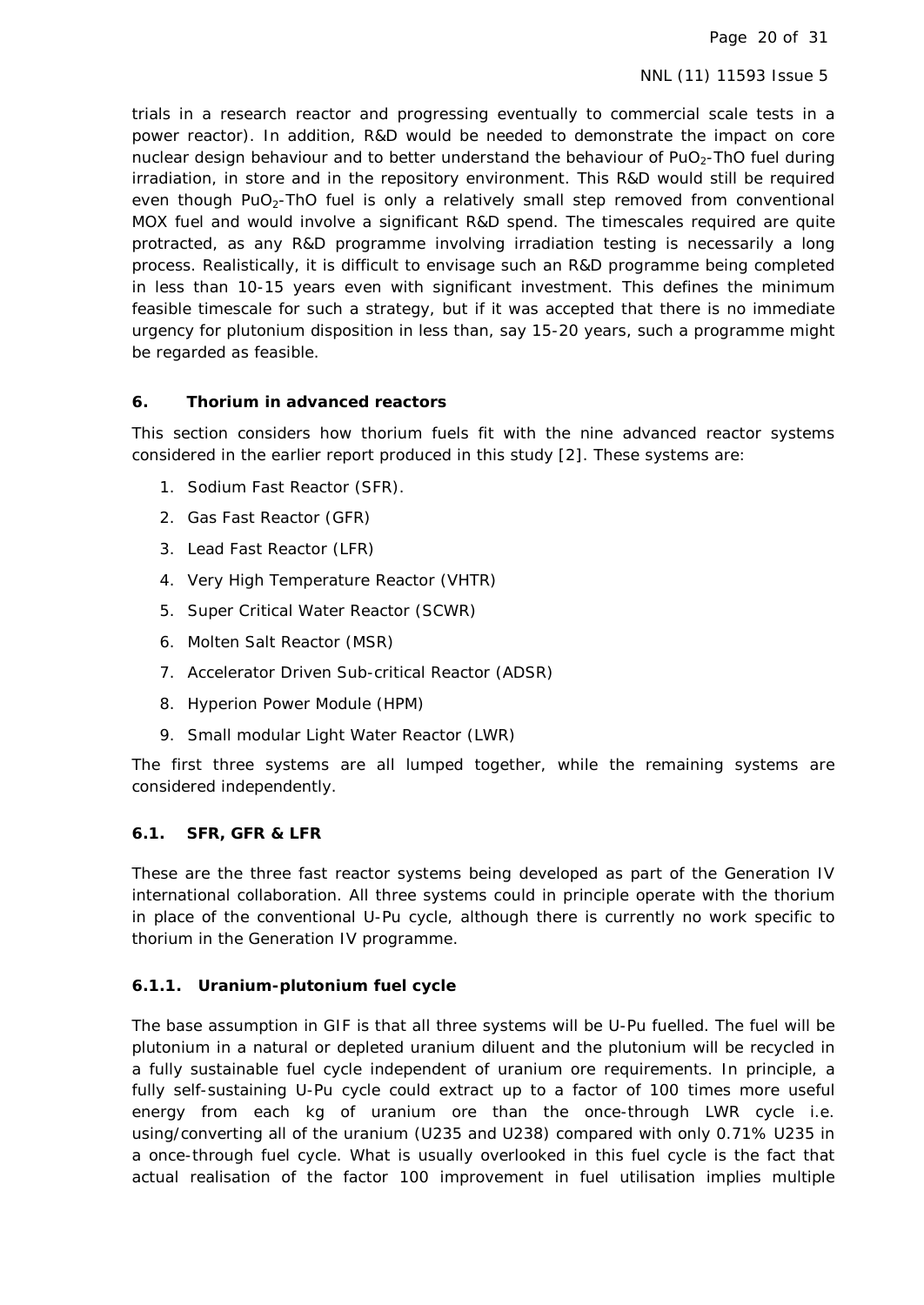recycle, with the U-238 passing through the phases of fuel fabrication, in-reactor irradiation, spent fuel cooling and reprocessing/recycle many times. Since each passage through all these phases last for a minimum of 6-7 years, the timescales involved are very protracted.

The U-Pu fuel cycle is capable of achieving conversion ratios well over 1.0, which is an essential requirement for a breeding cycle to be established. It is particularly important for the breeding ratio to exceed 1.0 by a comfortable margin in a scenario in which the number of fast reactors is increasing rapidly, because this margin determines how quickly new reactors can be phased in. The initial deployment of fast reactors on a selfsustaining fuel cycle will be limited by the availability of stocks of fissile material generated by breeding. In the case of the U-Pu fuel cycle the initial deployment will be limited by the availability of plutonium.

The U-Pu fuel cycle is well understood, much of it being based on existing thermal reactor recycle technology. However, there are exceptions, the principal one being the strong drive to adopt alternatives to PUREX reprocessing to avoid separating pure plutonium. Other notable exceptions are that the characteristics of fast reactor fuel are different to those of thermal reactor fuel and therefore the specifications of the recycle plant will need to be modified to reflect the differences. Fast reactor recycle has been demonstrated only at sub-commercial scale and further development will be needed for full commercial readiness. Therefore the U-Pu fuel cycle for the GIF fast reactors can be regarded as being well understood, but in need of further development for commercial readiness.

#### *6.1.2. Thorium fuel cycle*

GIF is not planning to investigate the thorium fuel cycle for the Generation IV fast reactors, although thorium does represent a possible alternative.

A thorium fuel cycle in a fast reactor is compatible with a self-sustained breeding fuel cycle, potentially extracting up to 100 times more energy from each kg of Th-232 compared with 1 kg of uranium ore in the once-through thermal reactor cycle i.e. based on comparisons with a once-through LWR cycle, using only the U235. However, the same comment applies that complete energy conversion is only achievable on very long timescales.

Although the thorium fuel cycle is capable of achieving a conversion ratio greater than 1.0 in a fast reactor fuel cycle, the breeding ratio for the thorium fuel cycle in a fast neutron system is smaller than that of the U-Pu cycle. Depending on the specific scenario for deployment of fast reactors, this is potentially a disadvantage for the thorium fuel cycle that might slow the rate at which new reactors can be deployed. In the case of the thorium fuel cycle the limiting factor is the availability of U-233. A smaller breeding ratio for the thorium fuel cycle will limit the initial deployment of fast reactors and the time needed for the fast reactor fleet to expand will be longer. The doubling time for initial deployment is very sensitive to the breeding ratio and relatively small changes can have a large impact, so this is potentially a limiting factor in scenarios where rapid deployment of fast reactors is required. This loss of responsiveness in the deployment of fast reactors and the extra complexity of reprocessing thorium fuel and recycling U-233 are factors which are likely to have discouraged the Generation IV project from pursuing the thorium option for SFR, GFR and LFR. For fast reactors, the thorium fuel cycle offers no advantage in terms of sustainability because the U-Pu cycle is already fully self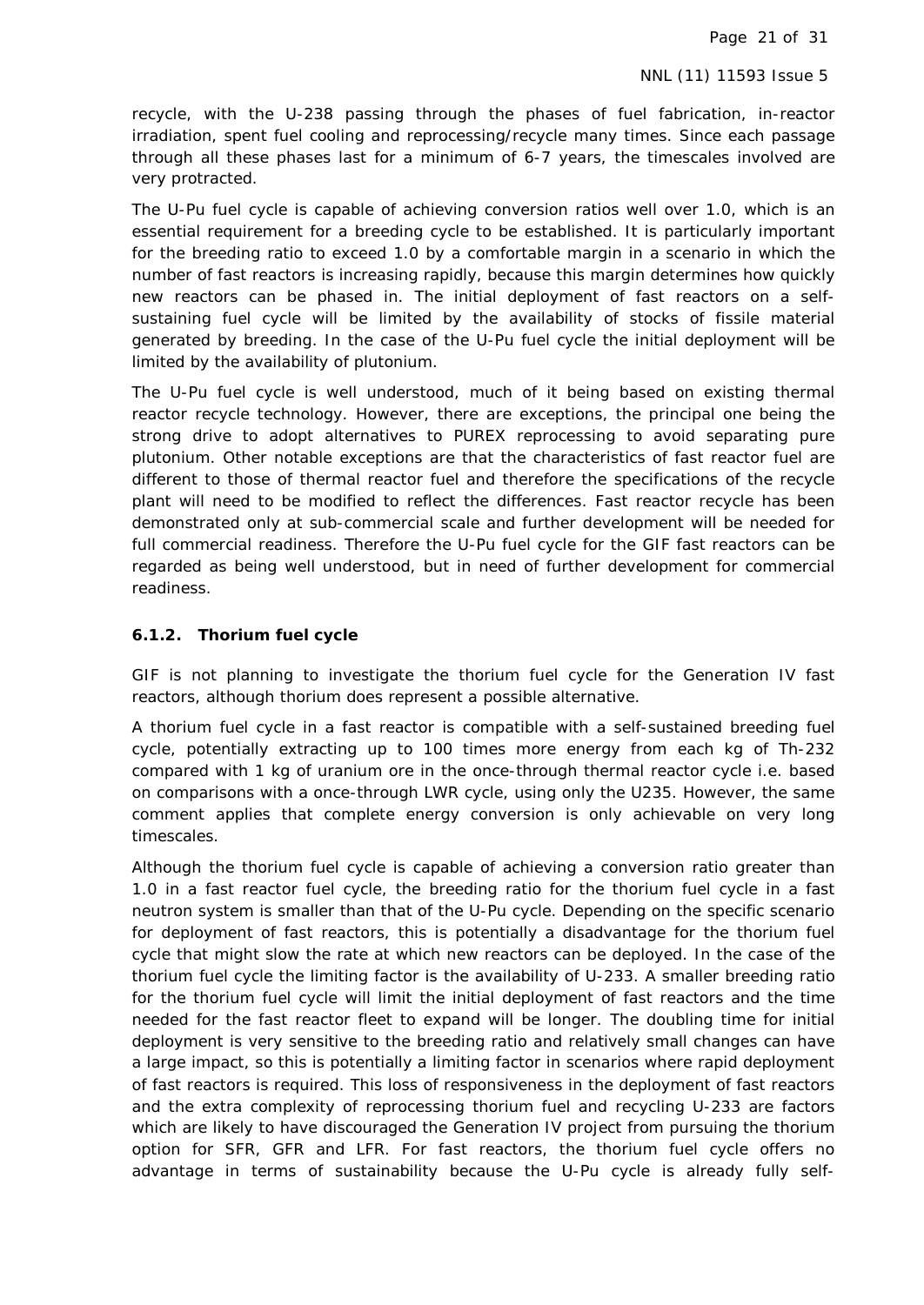sustainable. For these reasons, there is reduced incentive for thorium in fast reactors, although there would be a modest benefit in terms of reduced radiotoxicity.

Another consideration is whether GIF would take the view that it is better to avoid the production of pure U-233, perhaps by diluting the U-233 with U-238 during reprocessing. Such a strategy would be analogous to avoiding the production of pure plutonium in the U-Pu cycle, but the presence of U-238 would lead to the production of plutonium and other transuranics that would to some extent negate the benefits of the thorium cycle.

The thorium fuel cycle is much less technologically mature than the U-Pu fuel cycle. As noted in Sections 4.6 and 4.7, the THOREX process has not been demonstrated beyond laboratory scale and fabrication of U-233 fuels will have to account for the strong gamma dose fields.

## *6.2. VHTR*

The Very High Temperature Reactor (VHTR) in Generation IV is envisaged as operating with a once-through fuel cycle.

The fuel is in the form of 1 micro-metre diameter microspheres, containing the fuel kernel encapsulated in a TRISO fuel microsphere. The TRISO particle consists of a pyrolytic graphite layer, a silicon carbide or zirconium carbide layer (SiC/ZrC) and a second pyrolytic graphite layer. The fuel microsphere is embedded in a graphite matrix. Recycling VHTR fuel involves separating the microspheres from the bulk graphite and then mechanically cracking the hard SiC/ZrC shell. These are difficult steps that would complicate the recycle of the fuel.

VHTR is in principle capable of using a wide range of fuel kernels, including thorium and minor actinide fuels, but the base assumption in GIF is that it will use uranium.

#### *6.2.1. Uranium-plutonium fuel cycle*

The technology base for TRISO fuel manufacture and fuel performance was established from the 1960s to the mid-1980s in the various HTR prototypes that operated then, some of which used uranium fuel kernels. It is likely that further development work will be needed to meet the requirements of the VHTR programme, so the technology cannot be considered fully mature.

VHTR is potentially well suited for plutonium disposition, because the high burnup of the fuel kernels allows a larger proportion of the initially loaded plutonium to be destroyed. Moreover, the isotopic quality of VHTR plutonium fuel at discharge is very low. Deep Burn VHTR fuel is specifically designed to maximise the burnup and minimise the isotopic quality of plutonium fuel to such an extent that it is rendered almost unusable for weapons purposes.

#### *6.2.2. Thorium fuel cycle*

Some of the HTR prototypes operated from the 1960s to the mid-1980s used thorium fuel kernels and therefore the Technology Readiness Level of thorium can be regarded as comparable to that of uranium fuel.

There are several reasons why VHTR is especially well suited to thorium fuels: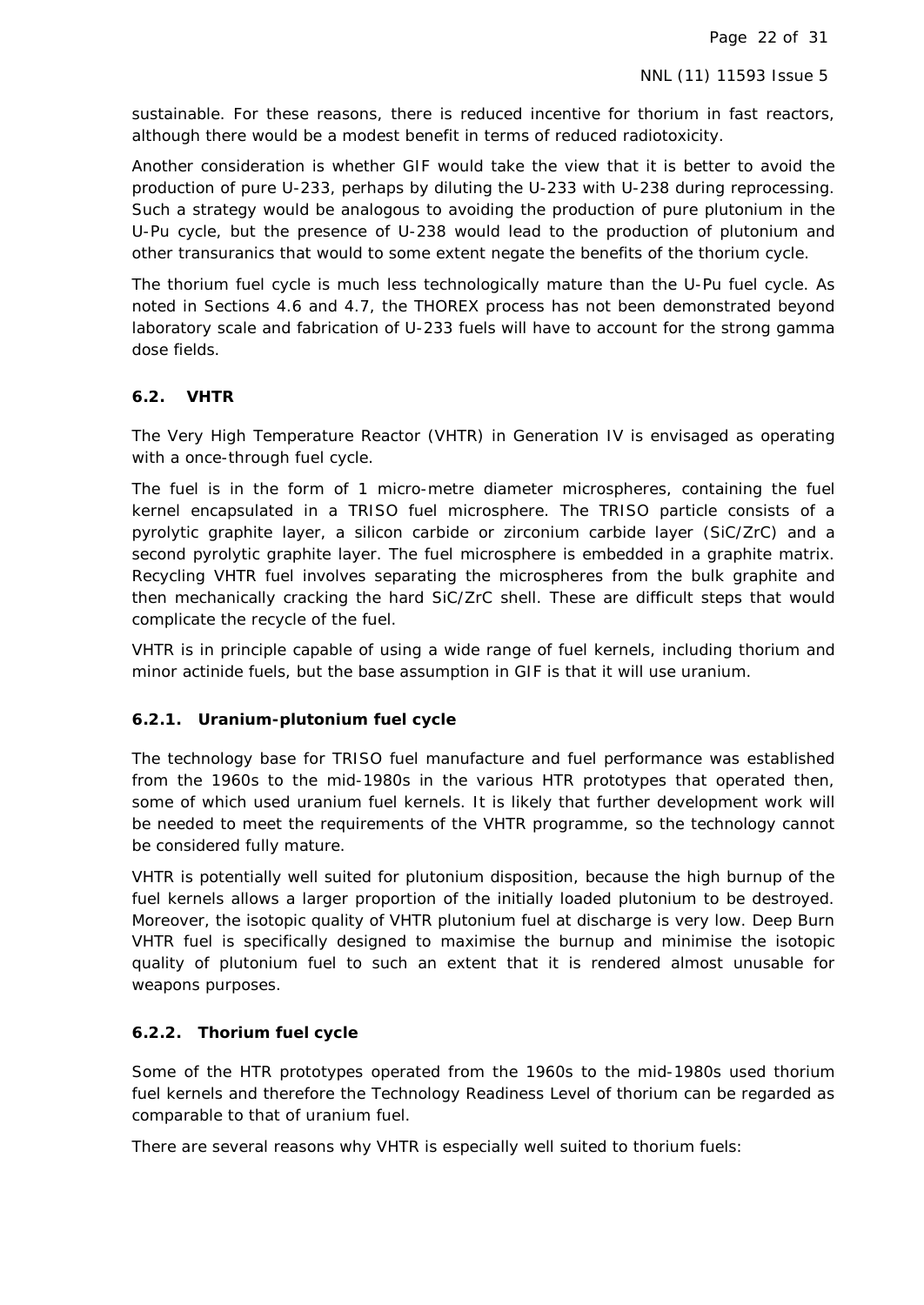- 1. The thorium fuel cycle is capable of achieving higher conversion ratios in a thermal reactor than the U-Pu fuel cycle and since VHTR has a thermal neutron spectrum, it is well suited to thorium. The result is a system with higher fertile conversion and therefore less dependence on external fissile materials.
- 2. It is important that the fuel discharge burnup should be as high as possible to ensure that the U-233 is fissioned efficiently in a once-through fuel cycle. VHTR fuels will have the required high burnup capability, by using higher enrichments.
- 3. Thorium oxide is thought to be potentially a more stable matrix than  $UO<sub>2</sub>$  for geological disposal of spent fuel and this would be an advantage for a oncethrough fuel cycle.

These features were the reason why many of the early HTR projects (DRAGON, Peach Bottom, Jülich HTR and Fort St Vrain) all used thorium fuel kernels. These would have been used to breed U-233 that would subsequently undergo fission in the core. The conversion of Th-232 to U-233 requires a source of neutrons, which would have been provided by the U-235 or Pu-239 fissions. This demands that the fresh fuel kernels should contain a mix of U-Th or Pu-Th.

A potential limitation of thorium fuels in HTRs is the need to have relatively high initial enrichments of U-235 in the uranium driver fuel needed to drive the initial conversion of Th-232 to U-233. Some fuel designs developed to date use U-235 enriched to 20.0 weight percent, which is the upper limit for LEU, leaving no margin for design flexibility.

The Technology Readiness Level of uranium and thorium fuel cycles for VHTR fuels can be regarded as being comparable.

# *6.3. SCWR*

The Super Critical Water Reactor (SCWR) is one of the least well developed of the Generation IV concepts, for which one of the main research requirements is to develop fuel and primary circuit materials that can withstand the extremely challenging core conditions of the super-critical water moderator/coolant. The SCWR design is at a very early conceptual stage and no specific consideration appears to have been made towards thorium fuels. However, there is no doubt that thorium fuels could be used in SCWR, but the precise role of SCWR is insufficiently developed to comment further.

# *6.4. MSR*

The Molten Salt Reactor (MSR) being developed by Generation IV is, like earlier molten salt cores, specifically designed for the thorium fuel cycle. For this reason, the discussion here is limited to the thorium fuel cycle.

There are several aspects of the MSR design that are particularly suited to the thorium fuel cycle:

- 1. MSR has a thermal neutron spectrum in which the thorium cycle can achieve a higher conversion ratio than the uranium/plutonium cycle.
- 2. MSR avoids some of the loss of conversion efficiency that occurs due to neutron capture events in Pa-233. The conversion of Th-232 to U-233 proceeds via two intermediates Th-233 and Pa-233 which undergo beta decay. Pa-233 has a relatively long half-life of 27 days and a significant fraction of it is removed by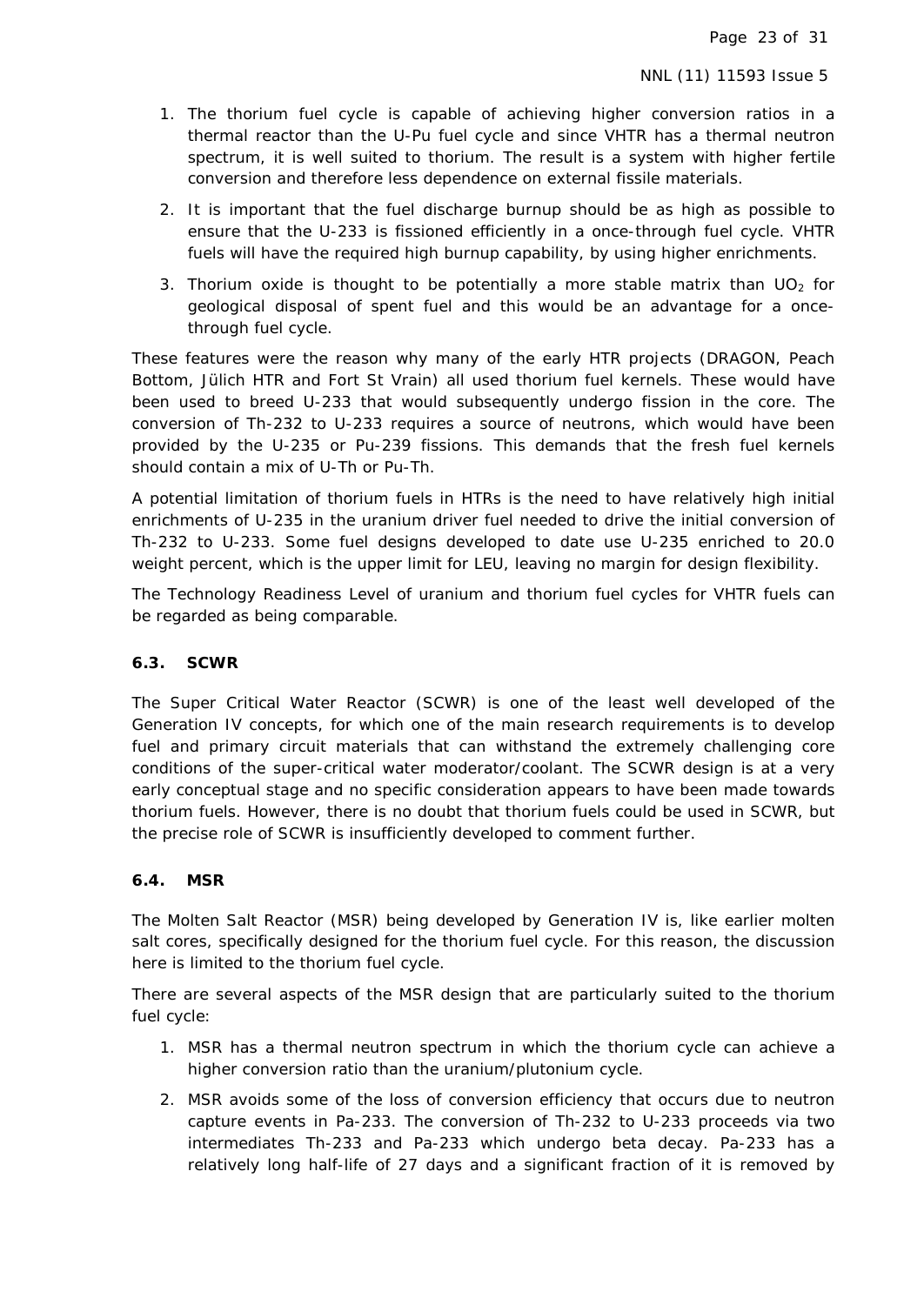neutron captures which reduces U-233 production. The nuclear fuel in MSR is unique in that it circulates through the entire primary circuit and spends only a fraction of its time in the active core. This reduces the time-averaged neutron flux that the Pa-233 sees and significantly reduces the proportion of Pa-233 atoms that are lost to neutron captures.

- 3. MSR continually reprocesses the nuclear fuel as it re-circulates in the primary circuit, removing fission products as they are generated. The U-233 produced by fertile captures on Th-232 is recycled simply by being left in the primary circuit. MSR therefore completely avoids the difficulties in conventional reactors with fabricating U-233 fuels (which have high gamma activities from U-232 daughters).
- 4. Since the nuclear fuel is a molten salt, there are no fuel mechanical performance issues to consider. There is no distinction in this respect between different fuels and therefore no barrier to the adoption of thorium as there is in conventional reactors.

The Technology Readiness Level of the MSR fuel cycle should be regarded as low, because it has never been demonstrated as a whole and experience to date has been limited to small scale laboratory experiments. To date, there has been a very low level of commitment to MSR within GIF. There is interest in MSR in the European Union Sustainable Nuclear Energy Technology Platform (SNETP) and Reference [17] provides an up to date assessment of the R&D challenges that MSR poses.

# *6.5. ADSR*

The Accelerator Driven Sub-critical Reactor (ADSR) [\[7\]](#page-7-0) is a sub-critical neutron multiplying system in which the external neutron source needed to support steady state operation is provided by a high power proton beam impinging on a spallation source. Most sub-critical concepts, including ADSR, ADTR and the Energy Amplifier are designed around the thorium fuel cycle. For this reason, the discussion here is limited to the thorium fuel cycle.

ADSR shows a great degree of flexibility in several respects: its mission can be energy generation, waste management or a combination of both; the neutron spectrum can be fast, thermal or a hybrid and it can handle fuels with a wide range of isotopic compositions and finally the fuel cycle can be open or closed.

There have been suggestions that U-233 could be generated in an ADS loaded only with thorium, using the spallation neutrons from the accelerator to breed U-233. This would in principle allow the thorium fuel cycle to reach equilibrium without the use of U-235 or plutonium to provide the initial neutrons. However, this is an impractical proposition, because the time taken for the U-233 to build up to the point where useful fission energy produced is excessively long. This arises from the combination of a relatively low capture cross-section for Th-232 combined with the relatively low neutron flux from the spallation source operating in what is initially a non-multiplying medium.

Amongst the advantages cited for ADSR, along with other sub-critical systems, is that it is safer than conventional reactors on the grounds that it is sub-critical and therefore less vulnerable to reactivity insertion accidents and that it is more internationalisable because of its high proliferation resistance. ADSR aims to be more economic than LWRs once uranium ore prices begin to rise in response to demand exceeding supply.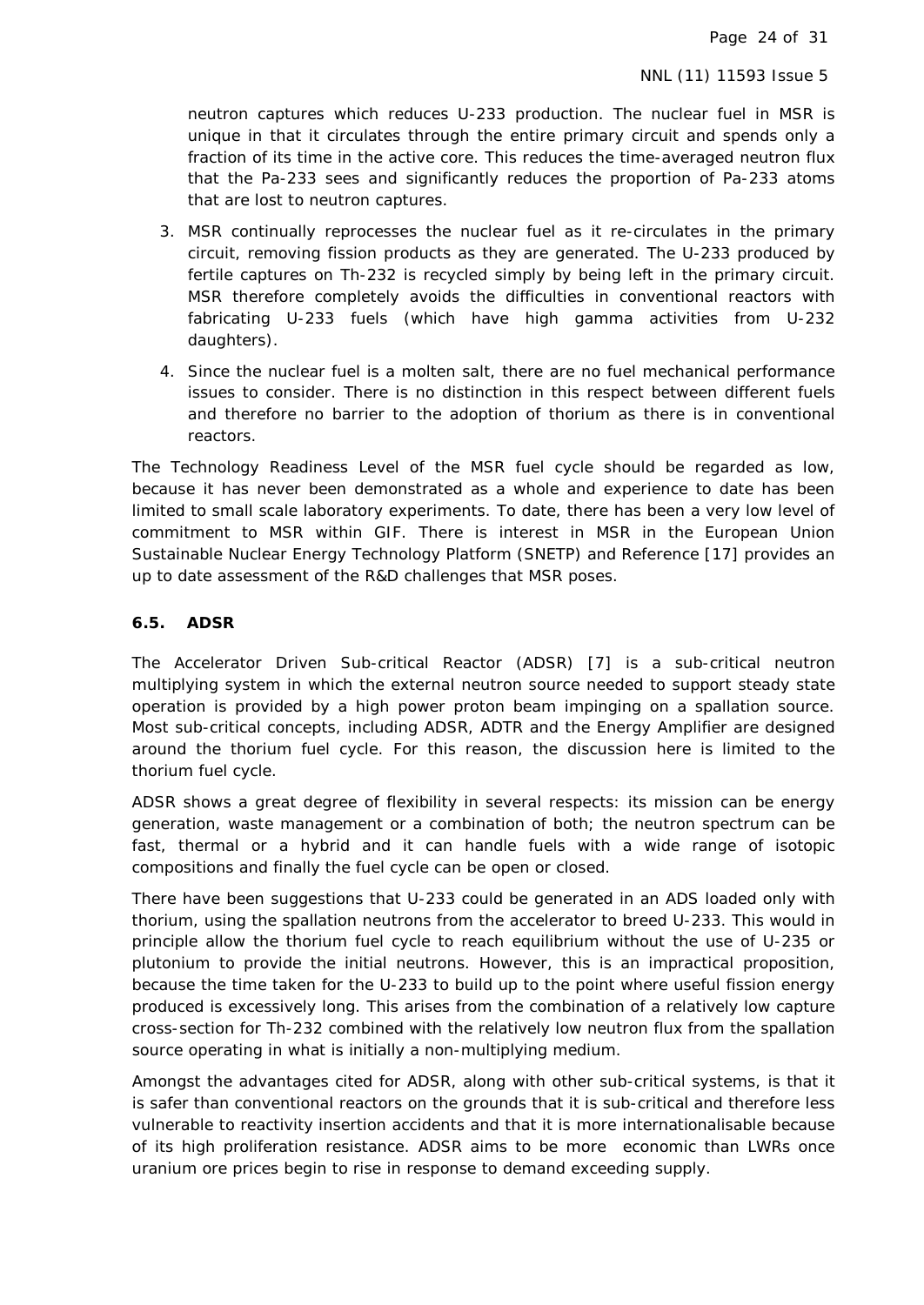All these advantages are undemonstrated and they can all be disputed. For example, the main threat to the safety of conventional reactors is from decay heat production, not reactivity insertion events and ADSR will be no different in this respect.

ADSR is currently at a low technology readiness level and a commercially ready design will require considerable R&D investment over an extended period of time in many technology areas. There is overlap with LFR R&D, since many elements of the core design are shared with LFR.

# *6.6. HPM*

The Hyperion Power Module (HPM) is an autonomous small power reactor with a capacity of 25 MWe. It is a liquid metal reactor that uses uranium nitride fuel and lead-bismuth coolant. It is designed for passive cooling, passive safety and has a long core life. Hyperion make no mention of a thorium fuelled option. As a very small power unit, it has only very limited relevance to the UK.

HPM is not specifically intended for plutonium recycle, but it is likely to be flexible enough to accommodate it if required, with additional investment needed to fabricate plutonium fuel.

# *6.7. Small modular water reactors*

Small modular water reactor designs are based on existing Light Water Reactor (LWR) technology, but scaled down to benefit from increased applicability of passive safety. Small modular LWRs might use conventional  $UO<sub>2</sub>$  fuels or  $UO<sub>2</sub>-PuO<sub>2</sub>$  MOX fuels or thorium-based fuels.

# *6.7.1. Uranium-plutonium fuel cycle*

The U-Pu fuel cycle in small modular LWRs is identical to that currently deployed in current LWRs and can therefore be considered to be fully technologically mature.

Small modular LWRs could be well suited for plutonium disposition in the UK, with their capacities potentially matching better the requirements for siting at Sellafield, co-located with a MOX fabrication facility. Some small modular LWR cores are designed with long life cores for which MOX fuel is well suited.

# *6.7.2. Thorium fuel cycle*

As with conventional LWRs, thorium fuels are a potential option that would have the major benefit of reducing dependence on uranium ore. There are two approaches that might be used, one based on a once-through cycle and one based on recycle of the U-233:

The Lightbridge fuel assembly discussed in Section 2 [\[5\]](#page-7-1) is one example of a oncethrough thorium fuel cycle option that could be used without modification in small modular LWRs. The Lightbridge fuel design should be regarded as having a low Technology Readiness Level at present, because it has innovative design features that have only been demonstrated at small scale. Other options can be envisaged in which current LWR assembly mechanical designs are used without modification, with either a heterogeneous or homogeneous distribution of thorium in the fuel rods. This latter option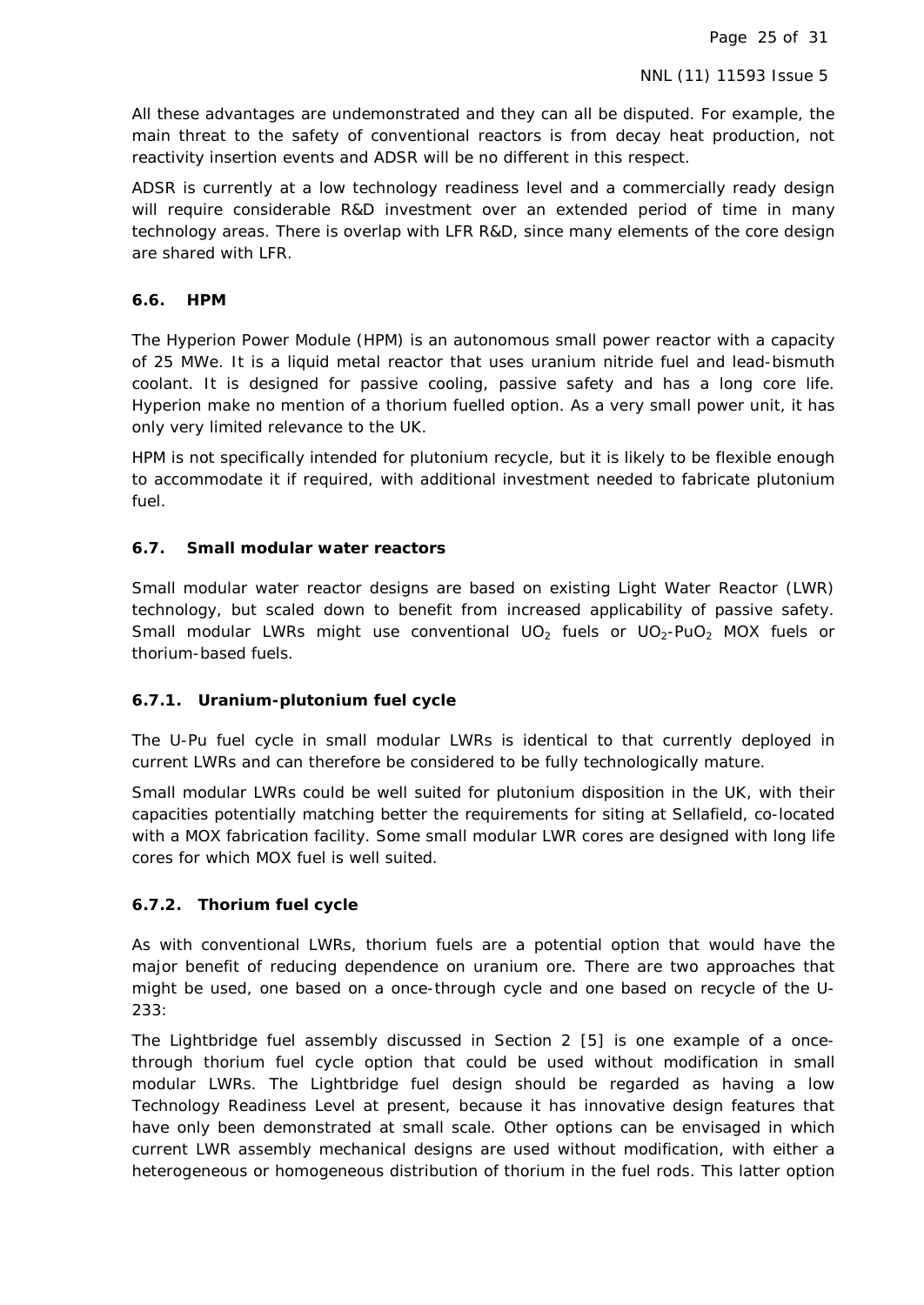could be regarded as having a higher Technology Readiness Level, though there may still remain issues related to thorium fuel manufacture and fuel performance that remain to be demonstrated. The benefits of a once-through thorium fuel cycle are a modest reduction in uranium ore requirements and a modest reduction in radiotoxicity.

Full recycle of U-233 is another potential option for small modular LWRs. This option is already being considered by AREVA [\[9\]](#page-8-1) for large LWRs and would give more substantial reductions in uranium ore requirements and radiotoxicity that once-through approaches. However, as noted earlier, recycle of U-233 requires the THOREX process and remote fuel fabrication methods, both of which have not been developed, which puts this option at a low Technology Readiness Level.

## **7. Plutonium recycle strategies**

By the time the UK's MAGNOX and THORP reprocessing plants cease operation, it is projected that the UK will have more than 100 tonnes of separated plutonium in store. One option for the eventual disposition of this plutonium would be to recycle it in future reactors. This section explains some of the issues that need to be considered if the UK was to adopt such a strategy and it is hoped that this will guide any future assessment of advanced reactor systems for the UK. In general, there are three plutonium recycle strategies available:

- 1. Multiple recycle via MOX fuel in thermal reactors such as LWRs; the intention being to maximise depletion of the fissile material, with the minor actinides treated as waste.
- 2. Single recycle through existing reactors (which includes the disposition of existing UK plutonium), such as LWRs, followed by reprocessing and burning in a fast reactor; this strategy incinerates some of the minor actinides too.
- 3. Optimised number of recycles in existing reactors such as LWRs, and as such reduce the number of fast burner reactors required; this strategy takes advantage of existing facilities.

Option 1 is very much a theoretical option as there are technical considerations that limit the number of recycles to a maximum of two. Therefore, that leaves Options 2 and 3 for consideration for any potential full recycle in a closed, sustainable sense. This is in line with other options being considered internationally, including in France and in Generation IV for example. Nevertheless, each of these recycling options carries its own associated risk (technical, economic etc) and limitations. Furthermore, the future options can also be seen to fit into three temporal phases in the management of the plutonium:

- 1. Gradual introduction of the recycling of MOX fuel up to an industrial scale in existing reactors e.g. LWRs. During this time, the stockpile of Pu tends to increase. This is the world-wide position as of today.
- 2. Ongoing but irregular expansion of MOX recycling in which more countries consider MOX fuel, develop the technology and additional reactors are licensed for MOX. This is up to around 2030.
- 3. Introduction of advanced reactor systems (thermal and fast) alongside technologies specifically designed for MOX fuel.

The reactor technology and the fuel type chosen by the UK will specifically determine the assumed plutonium loadings in terms of number of tonnes of fuel that can be taken to be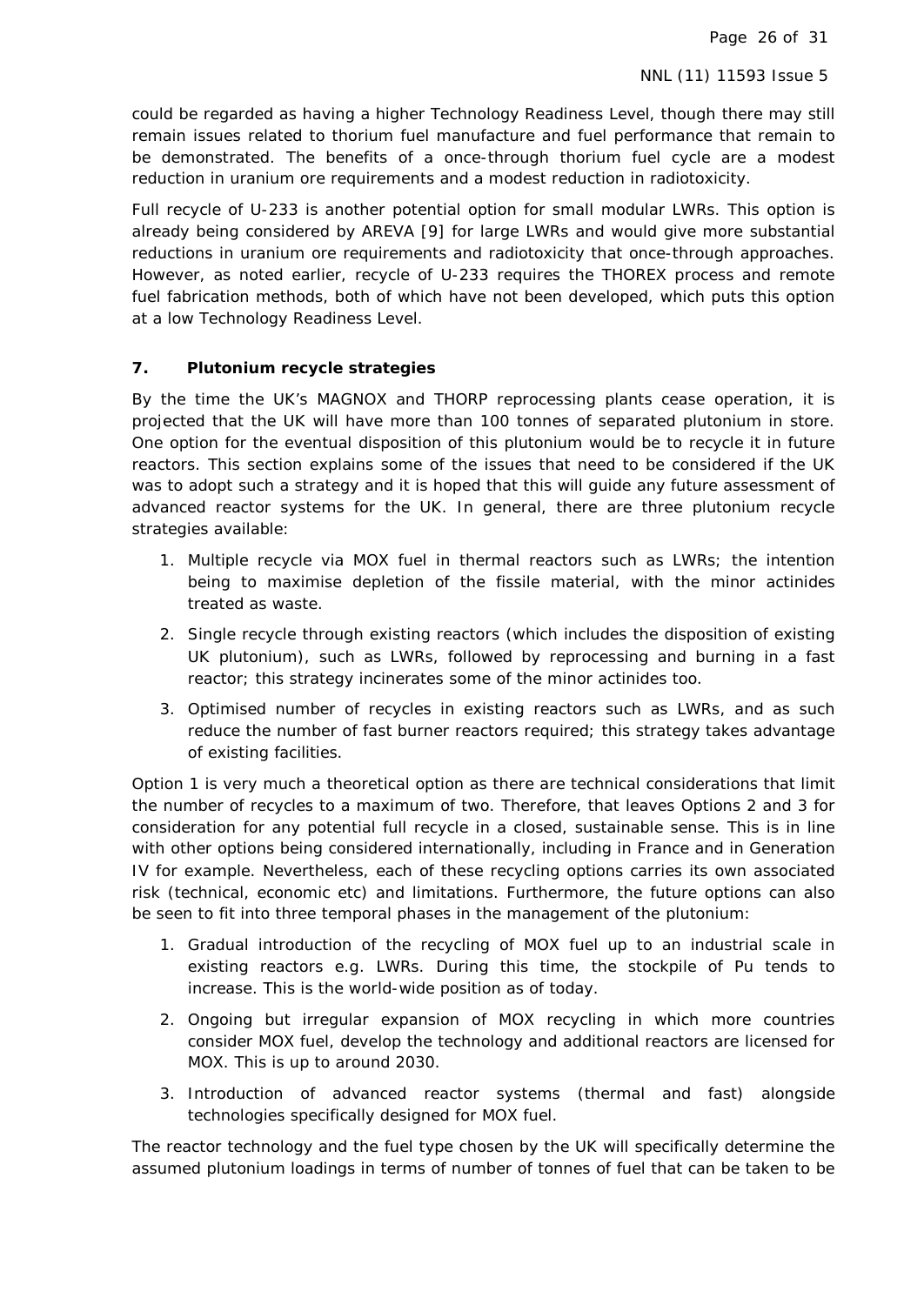loaded each year e.g. current plants are likely to be able to accommodate approximately 30% MOX core fraction versus 50% or even 100% for future LWRs. The new reactor technologies discussed earlier will have a range of plutonium loadings and proportion of plutonium destroyed, but other than LWRs, none have yet been proven to be able to accommodate plutonium or indeed thorium fuels.

Regardless of the chosen option for the management of the plutonium on these timescales (single or multiple recycle, use of fast or only thermal reactors etc), according to the OECD-Nuclear Energy Agency (NEA) , there are five high-level issues that need to be considered in assessing the technical options:

- 1. Plutonium management strategies should be consistent in maintaining high standards of safety.
- 2. Plutonium management strategies should preferably maintain flexibility in the fuel cycle, such that future options are not foreclosed.
- 3. Plutonium management strategies should be consistent with maintaining satisfactory standards of security and safeguards against proliferation.
- 4. The quantities and forms of radioactive wastes arising from each technical option are very important considerations.
- 5. A clear requirement is that the overall fuel cycle should remain economically competitive, though the economics should not be assessed in isolation, but rather as part of a Life Cycle Analysis (LCA) that accounts for all externalities.

Any future UK proposed fuel cycle and Plutonium management options should at least be cognisant and make reference to these key issues and strategies. In particular recognising that the economics are not the only consideration in evaluating plutonium management options e.g. environmental impact, radiotoxicity, proliferation resistance etc. As such, it is important to consider the limitations of any plutonium or thorium scenario (as outlined below) as well as the need to complete a Life Cycle Analysis (LCA) of the issues, other than simply economics.

Furthermore, before the UK can truly determine the most appropriate technology for either long term sustainability and moreover, plutonium management it is vital that the UK understands whether the mission goal is *reduction* or *destruction* of the plutonium stocks as quickly as possible, or *construction* of an integrated fuel cycle and use of the plutonium as a potential valuable resource in the future, e.g., in fast reactors. Associated with this is the determination of the timescales that the UK wishes to address the chosen driver from these three goals. The timescales will in turn dictate which technology is at the UK's disposal at that time e.g. if the UK wishes to reduce its separated plutonium stockpile in the next 20 years, the only possible options available will be MOX (or a related derivative) in light water reactors. A decision by the UK is therefore required on this before the most appropriate technical choice for a reactor re-use option can be made.

The discussion has focused on plutonium recycle as conventional  $PuO<sub>2</sub>/ThO<sub>2</sub> MOX$ , following current UK Government policy. However, PuO<sub>2</sub>/ThO MOX could be considered an alternative option for the future. The thorium MOX option would be beneficial in that there would be almost no in-growth of fresh plutonium and minor actinides. The thorium MOX option, however, would require additional development time to demonstrate satisfactory fuel performance and, for those options involving recycle, commercialising THOREX reprocessing.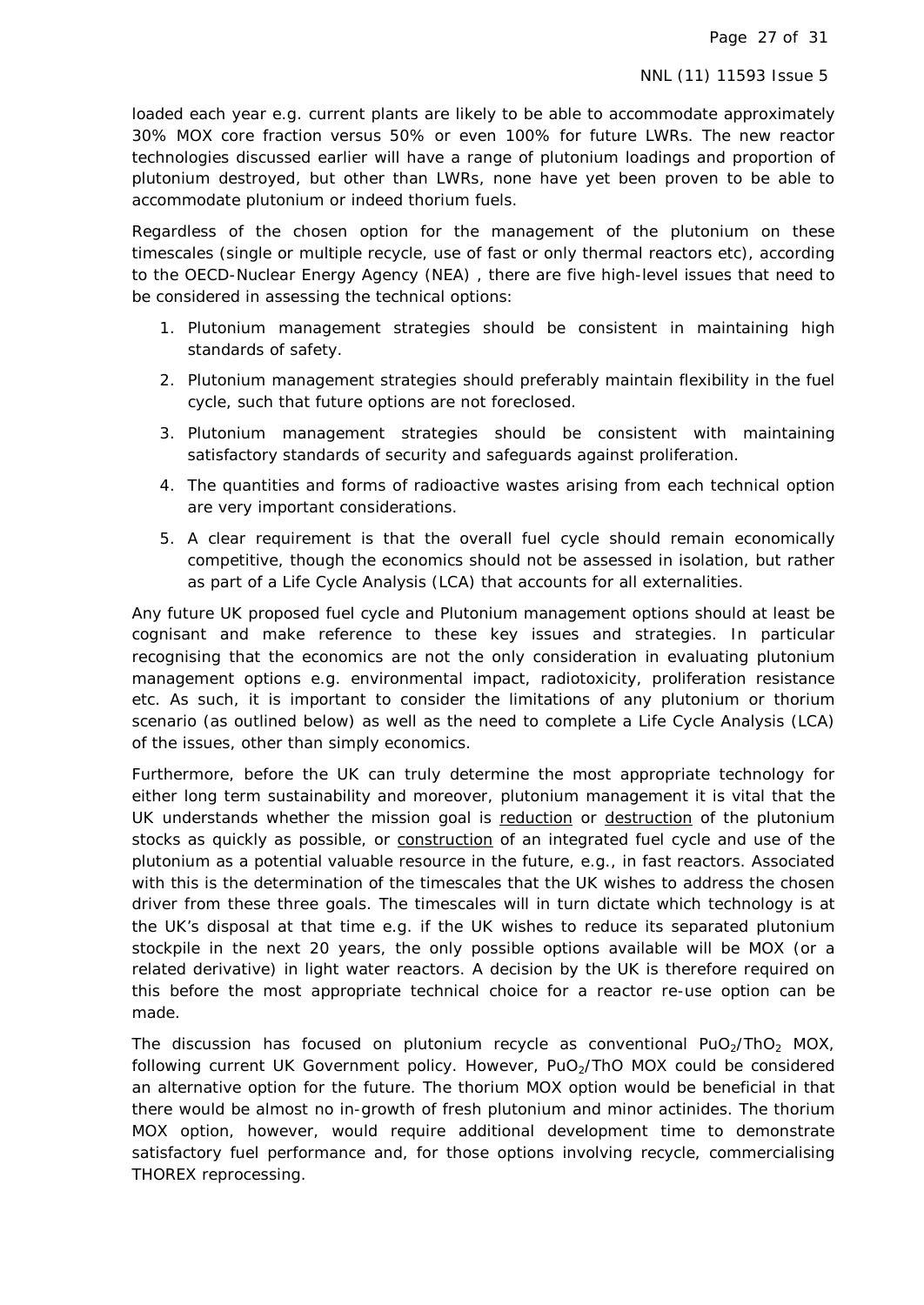# **8. Discussion**

Thorium fuel cycle R&D has a long history dating back to the very beginning of the nuclear industry. Though there are potential advantages, with the exception of India, it has failed to become established in commercial reactors for the reasons that have been explained in this report. Even in India, utilisation of thorium fuels still remains at relatively small scale. In recent years the thorium fuel cycle has been promoted by many research groups and technical companies such as Lightbridge and Thor Energy.

While the thorium fuel cycle has some benefits compared with the uranium-plutonium fuel cycle, these have yet to be demonstrated or substantiated, particularly in a commercial or regulatory environment. The U-Pu fuel cycle has the advantage of being fully mature and of having used in three generations of reactor designs. In contrast, the thorium fuel cycle is disadvantaged because all the supporting infrastructure would have to be established from scratch.

This is very relevant to the UK, especially at the present time in view of plans to start a new build programme in the UK based on LWRs. It could be argued that the main priority for the UK is to ensure the momentum that the new build programme currently has built up is maintained, in order that the new build plants will be available in good time to meet the projected shortfalls of low carbon electrical capacity. This only permits existing reactor designs with the uranium-plutonium fuel cycle. Innovative thorium fuelled reactors will not be a viable alternative for at least 20 to 30 years and definitely cannot meet the new build timescales. A limited role for thorium fuels in new build LWRs might be possible at a later date, with perhaps a partial transition to thorium-U233 fuels later in their lifetimes and any major shift towards the thorium fuel cycle would only be realistic in a follow-on programme of reactor construction.

Thorium fuelled reactors have already been advocated as being inherently safer than LWRs [18], but the basis of these claims is not sufficiently substantiated and will not be for many years, if at all. Suggesting that the UK should consider thorium reactors as a safer alternative to LWRs is not a viable option at this time as the UK energy shortfall and demand is on much shorter timescales than thorium fuelled reactors could respond to. Furthermore, since the energy market is driven by private investment and with none of the utility companies investing or currently developing either thorium fuels or thorium fuelled reactor concepts, it is clear that there is little appetite or belief in the safety or performance claims.

The only area where thorium fuel might be of interest to the UK is possibility of using thorium-plutonium fuels in new build LWRs as a means of dispositioning the UK's plutonium stocks. As discussed, this might offer technical advantages over uraniumplutonium (MOX) fuels, though this remains to be demonstrated. The value of using thorium fuel for plutonium disposition would need to be assessed against the high level issues identified in Section 6 concerning the importance of maintaining high standards of safety, security and protection against proliferation, as well as meeting other essential strategic goals related to maintaining flexibility in the fuel cycle, optimising waste arisings and economic competitiveness. It is important that the UK should be very clear as to what the overall objectives should be and the timescales for achieving these objectives.

Overall, the conclusion is reached that the thorium fuel cycle at best has only limited relevance to the UK as an alternative plutonium disposition strategy and as a possible strategic option in the very long term for any follow-up reactor construction programme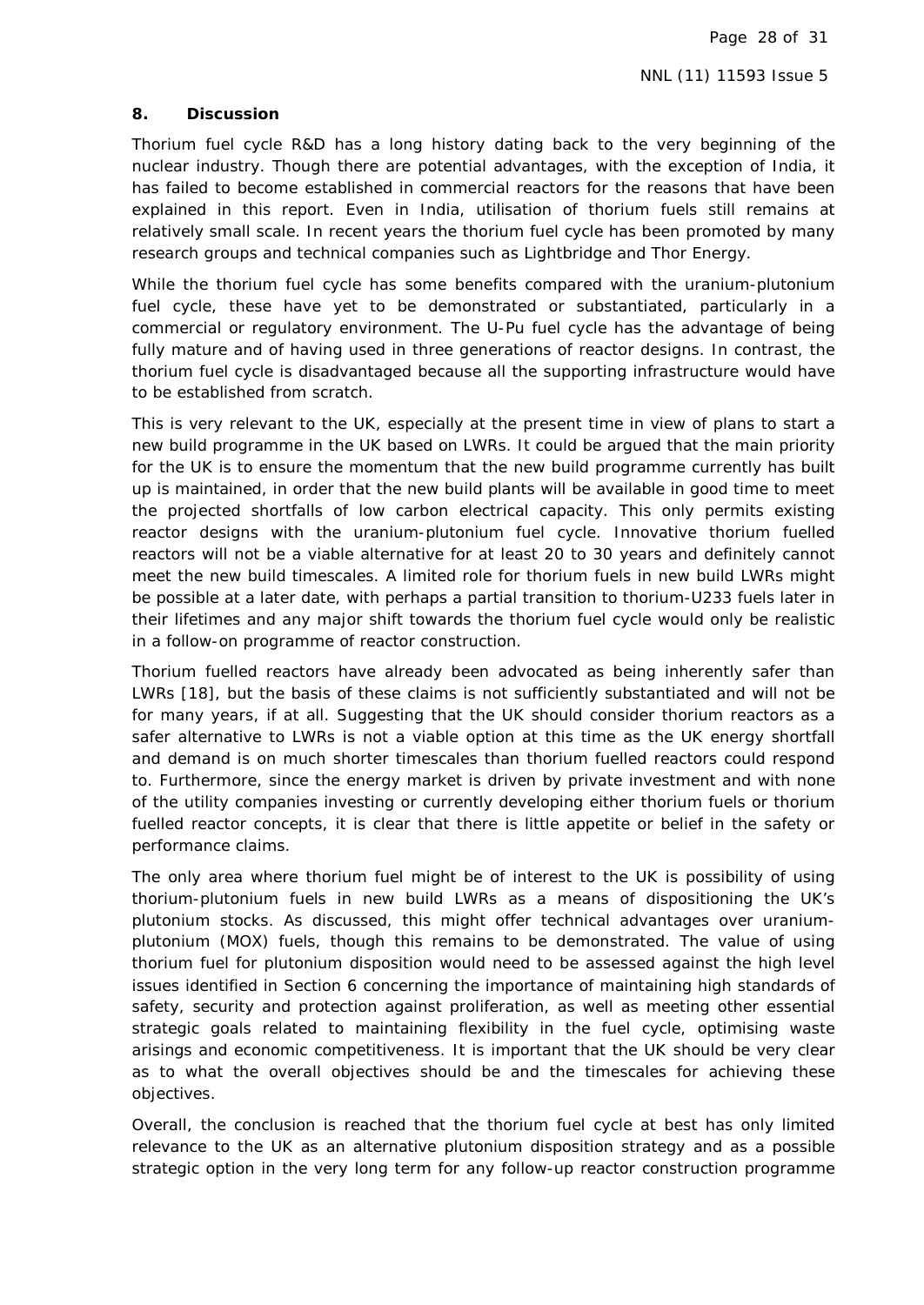NNL [\(11\)](#page-0-0) [11593](#page-0-2) Issue 5

after LWR new build. Suggestions that thorium fuelled reactors may be able to achieve superior safety performance to new build LWRs will take many years to substantiate and are not likely to be helpful to meeting the UK's strategic priorities. Nevertheless, it is important to recognise that world-wide there remains interest in thorium fuel cycles and this is not likely to diminish in the near future. It is may therefore be judicious for the UK to maintain a low level of engagement in thorium fuel cycle R&D by involvement in international collaborative research activities. This will enable the UK to keep up with developments, comment from a position of knowledge and to some extent influence the direction of research. Participation will also ensure that the UK is more ready to respond if changes in technology or market forces bring the thorium fuel cycle more to the fore.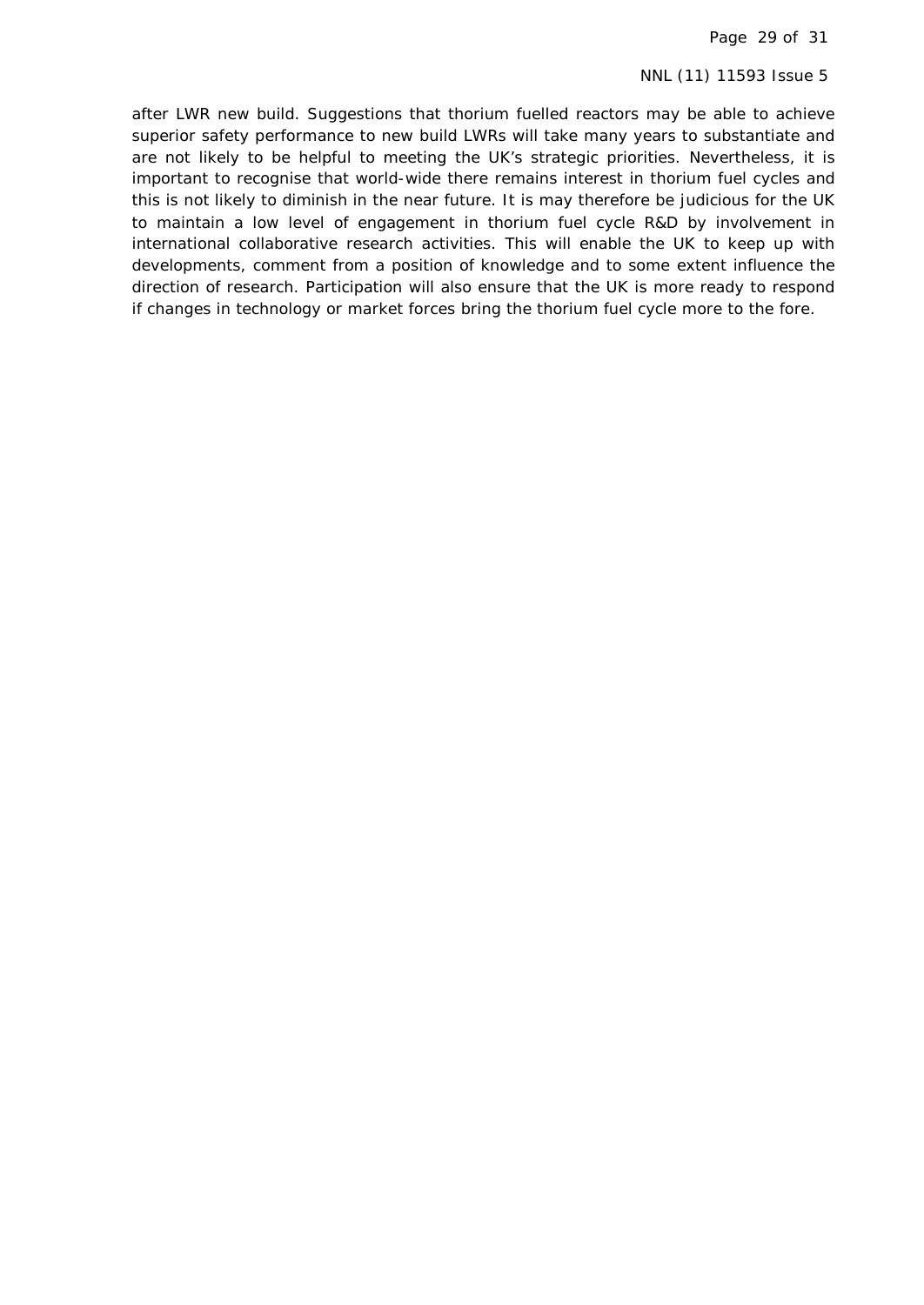# **DISTRIBUTION**

| <b>Name</b>                 | Location                                                                                  |
|-----------------------------|-------------------------------------------------------------------------------------------|
| <b>DECC</b>                 | Department of Energy<br>and<br>Climate Change, 3 Whitehall<br>Place, London, SW1A 2HD, UK |
| <b>NNL Corporate Memory</b> | <b>Strategic Assessments, Risley</b>                                                      |